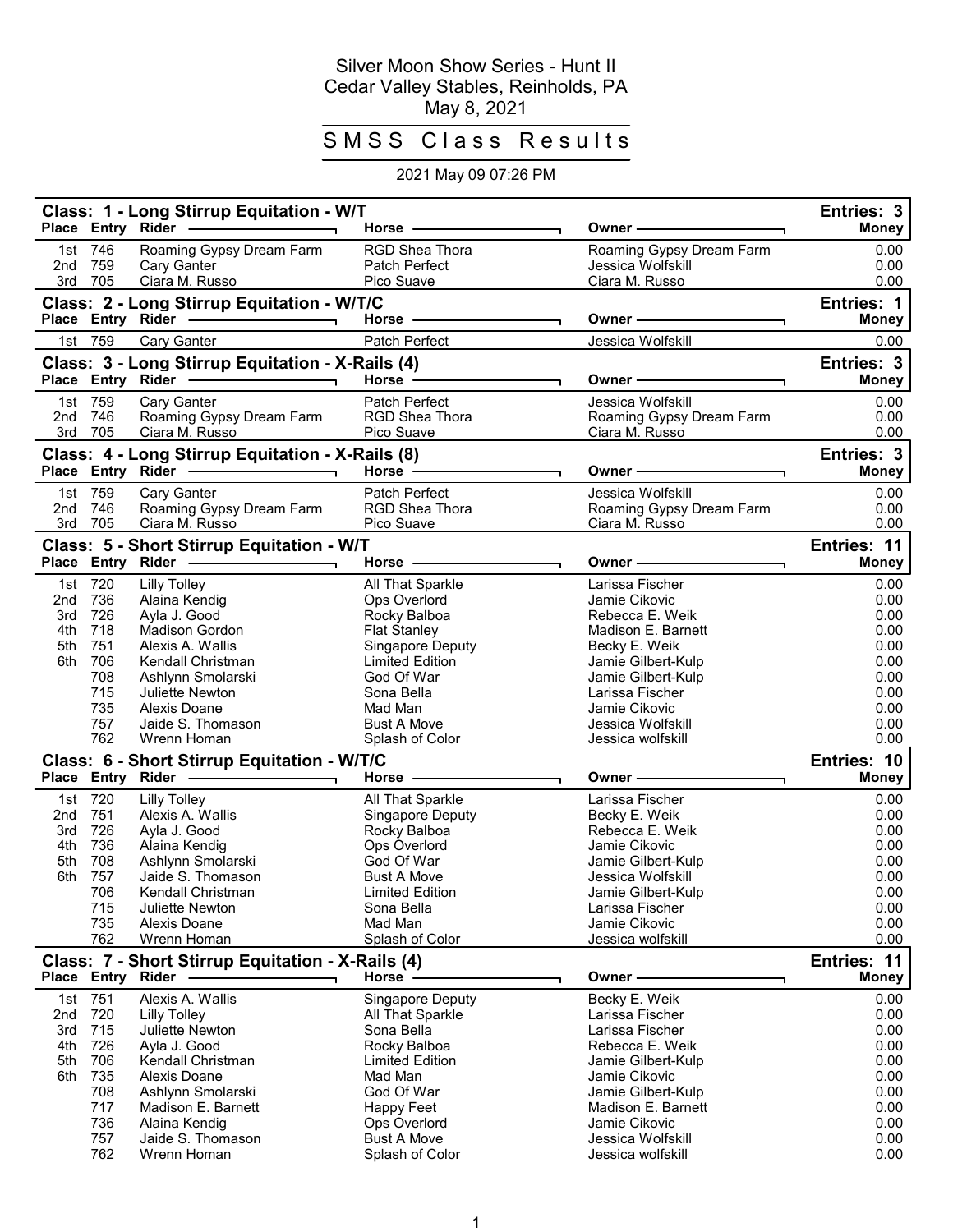| 715<br>Juliette Newton<br>Sona Bella<br>Larissa Fischer<br>1st<br>0.00<br>751<br>0.00<br>Becky E. Weik<br>2nd<br>Alexis A. Wallis<br>Singapore Deputy<br>708<br>Jamie Gilbert-Kulp<br>0.00<br>3rd<br>Ashlynn Smolarski<br>God Of War<br>706<br>4th<br>Kendall Christman<br><b>Limited Edition</b><br>Jamie Gilbert-Kulp<br>0.00<br>757<br>Jaide S. Thomason<br><b>Bust A Move</b><br>Jessica Wolfskill<br>0.00<br>5th<br>726<br>6th<br>Rebecca E. Weik<br>0.00<br>Ayla J. Good<br>Rocky Balboa<br>0.00<br>720<br><b>Lilly Tolley</b><br>All That Sparkle<br>Larissa Fischer<br>735<br>0.00<br>Alexis Doane<br>Mad Man<br>Jamie Cikovic<br>736<br>Alaina Kendig<br>Ops Overlord<br>0.00<br>Jamie Cikovic<br>762<br>0.00<br>Splash of Color<br>Wrenn Homan<br>Jessica wolfskill<br>Class: 9 - Pre-Short Stirrup Equitation - W/T<br>Entries: 4<br>Place Entry Rider<br><b>Horse</b><br><b>Money</b><br>Owner -<br>1st 702<br>Trinity L. Vozzella<br>Sona Bella<br>Larissa Fischer<br>0.00<br>706<br>Kendall Christman<br><b>Limited Edition</b><br>Jamie Gilbert-Kulp<br>0.00<br>2nd<br>709<br>Addison G. Hoyt<br>God of War<br>Jamie Gilbert-Kulp<br>0.00<br>3rd<br>4th<br>760<br>Adalyn Shingle<br>0.00<br>Patch Perfect<br>Jessica Wolfskill<br>Class: 10 - Pre-Short Stirrup Equitation - W/T<br>Entries: 4<br>Place Entry Rider<br>Horse<br><b>Money</b><br>Owner<br>709<br>Addison G. Hoyt<br>God of War<br>Jamie Gilbert-Kulp<br>0.00<br>1st<br>706<br>Kendall Christman<br><b>Limited Edition</b><br>Jamie Gilbert-Kulp<br>0.00<br>2 <sub>nd</sub><br>760<br>Adalyn Shingle<br>Patch Perfect<br>Jessica Wolfskill<br>0.00<br>3rd<br>702<br>4th<br>Larissa Fischer<br>0.00<br>Trinity L. Vozzella<br>Sona Bella<br>Class: 11 - Pre-Short Stirrup Equitation - W/T/C<br>Entries: 4<br>Place Entry Rider -<br>Horse -<br><b>Money</b><br>Owner -<br>1st 706<br>Kendall Christman<br><b>Limited Edition</b><br>Jamie Gilbert-Kulp<br>0.00<br>702<br>Trinity L. Vozzella<br>Sona Bella<br>Larissa Fischer<br>0.00<br>2 <sub>nd</sub><br>760<br>3rd<br>Adalyn Shingle<br>Patch Perfect<br>Jessica Wolfskill<br>0.00<br>4th<br>709<br>Addison G. Hoyt<br>God of War<br>Jamie Gilbert-Kulp<br>0.00<br>Class: 12 - Pre-Short Stirrup Equitation - X-Rails (2)<br>Entries: 4<br>Horse -<br>Place Entry Rider -<br>Owner –<br>Money<br>1st 706<br>Kendall Christman<br><b>Limited Edition</b><br>Jamie Gilbert-Kulp<br>0.00<br>760<br>0.00<br>2 <sub>nd</sub><br>Adalyn Shingle<br>Patch Perfect<br>Jessica Wolfskill<br>702<br>Larissa Fischer<br>Trinity L. Vozzella<br>Sona Bella<br>0.00<br>3rd<br>709<br>Addison G. Hoyt<br>0.00<br>4th<br>God of War<br>Jamie Gilbert-Kulp<br>Class: 13 - Leadline - Walk<br>Entries: 10<br>Place Entry Rider -<br><b>Money</b><br>Horse ·<br>Owner -<br>1st 724<br>Savanna Good<br>Ops Overlord<br>Jamie Cikovic<br>0.00<br>0.00<br>2nd 716<br>Saoirse Taylor<br>Sizzle<br>Madison E. Barnett<br>740<br>Caden Reigert<br>Patch Perfect<br>Jessica Wolfskill<br>0.00<br>3rd<br>721<br>Pamela C. Iswalt<br>0.00<br>4th<br>MBP EQUESTRIAN LLC<br>Cupcake<br>709<br>0.00<br>5th<br>Hope Konnick<br>God of War<br>Jamie Gilbert-Kulp<br>6th<br>717<br>0.00<br>Jason Martin<br>Happy Feet<br>Madison E. Barnett<br>714<br>Kinley Fischer<br>All That Sparkle<br>Larissa Fischer<br>0.00<br>749<br>0.00<br>Mia R. DeNardo<br>Heads Up<br>Holli Evans<br>763<br>Samuel Weaver<br>Splash of Color<br>Jessica wolfskill<br>0.00<br>765<br>Sonny D. Richardson<br>Edum-Up<br>Sonny D. Richardson<br>0.00<br>Class: 14 - Leadline - Walk off Lead<br>Entries: 10<br>Place Entry Rider<br><b>Money</b><br>Horse<br>Owner -<br>724<br>Jamie Cikovic<br>Savanna Good<br>Ops Overlord<br>0.00<br>1st<br>716<br>Madison E. Barnett<br>0.00<br>2nd<br>Saoirse Taylor<br>Sizzle<br>3rd<br>709<br>Hope Konnick<br>God of War<br>Jamie Gilbert-Kulp<br>0.00<br>721<br>Pamela C. Iswalt<br>0.00<br>4th<br>Cupcake<br><b>MBP EQUESTRIAN LLC</b><br>Patch Perfect<br>5th<br>740<br>Caden Reigert<br>Jessica Wolfskill<br>0.00<br>717<br>0.00<br>6th<br>Jason Martin<br><b>Happy Feet</b><br>Madison E. Barnett<br>714<br>0.00<br>Kinley Fischer<br>All That Sparkle<br>Larissa Fischer<br>749<br>0.00<br>Mia R. DeNardo<br>Heads Up<br>Holli Evans<br>763<br>Splash of Color<br>Jessica wolfskill<br>0.00<br>Samuel Weaver<br>765<br>Edum-Up<br>0.00<br>Sonny D. Richardson<br>Sonny D. Richardson | Place Entry Rider | Class: 8 - Short Stirrup Equitation - X-Rails (8) | Horse - | Owner - | Entries: 10<br><b>Money</b> |
|--------------------------------------------------------------------------------------------------------------------------------------------------------------------------------------------------------------------------------------------------------------------------------------------------------------------------------------------------------------------------------------------------------------------------------------------------------------------------------------------------------------------------------------------------------------------------------------------------------------------------------------------------------------------------------------------------------------------------------------------------------------------------------------------------------------------------------------------------------------------------------------------------------------------------------------------------------------------------------------------------------------------------------------------------------------------------------------------------------------------------------------------------------------------------------------------------------------------------------------------------------------------------------------------------------------------------------------------------------------------------------------------------------------------------------------------------------------------------------------------------------------------------------------------------------------------------------------------------------------------------------------------------------------------------------------------------------------------------------------------------------------------------------------------------------------------------------------------------------------------------------------------------------------------------------------------------------------------------------------------------------------------------------------------------------------------------------------------------------------------------------------------------------------------------------------------------------------------------------------------------------------------------------------------------------------------------------------------------------------------------------------------------------------------------------------------------------------------------------------------------------------------------------------------------------------------------------------------------------------------------------------------------------------------------------------------------------------------------------------------------------------------------------------------------------------------------------------------------------------------------------------------------------------------------------------------------------------------------------------------------------------------------------------------------------------------------------------------------------------------------------------------------------------------------------------------------------------------------------------------------------------------------------------------------------------------------------------------------------------------------------------------------------------------------------------------------------------------------------------------------------------------------------------------------------------------------------------------------------------------------------------------------------------------------------------------------------------------------------------------------------------------------------------------------------------------------------------------------------------------------------------------------------------------------------------------------------------------------------------------------------------------------------------------------------------------------------------------------------------------------------------------------------------------------------------------------------------------------------------------------------------------------------------------------------------------------------------------------------------------------------------------------------------|-------------------|---------------------------------------------------|---------|---------|-----------------------------|
|                                                                                                                                                                                                                                                                                                                                                                                                                                                                                                                                                                                                                                                                                                                                                                                                                                                                                                                                                                                                                                                                                                                                                                                                                                                                                                                                                                                                                                                                                                                                                                                                                                                                                                                                                                                                                                                                                                                                                                                                                                                                                                                                                                                                                                                                                                                                                                                                                                                                                                                                                                                                                                                                                                                                                                                                                                                                                                                                                                                                                                                                                                                                                                                                                                                                                                                                                                                                                                                                                                                                                                                                                                                                                                                                                                                                                                                                                                                                                                                                                                                                                                                                                                                                                                                                                                                                                                                                              |                   |                                                   |         |         |                             |
|                                                                                                                                                                                                                                                                                                                                                                                                                                                                                                                                                                                                                                                                                                                                                                                                                                                                                                                                                                                                                                                                                                                                                                                                                                                                                                                                                                                                                                                                                                                                                                                                                                                                                                                                                                                                                                                                                                                                                                                                                                                                                                                                                                                                                                                                                                                                                                                                                                                                                                                                                                                                                                                                                                                                                                                                                                                                                                                                                                                                                                                                                                                                                                                                                                                                                                                                                                                                                                                                                                                                                                                                                                                                                                                                                                                                                                                                                                                                                                                                                                                                                                                                                                                                                                                                                                                                                                                                              |                   |                                                   |         |         |                             |
|                                                                                                                                                                                                                                                                                                                                                                                                                                                                                                                                                                                                                                                                                                                                                                                                                                                                                                                                                                                                                                                                                                                                                                                                                                                                                                                                                                                                                                                                                                                                                                                                                                                                                                                                                                                                                                                                                                                                                                                                                                                                                                                                                                                                                                                                                                                                                                                                                                                                                                                                                                                                                                                                                                                                                                                                                                                                                                                                                                                                                                                                                                                                                                                                                                                                                                                                                                                                                                                                                                                                                                                                                                                                                                                                                                                                                                                                                                                                                                                                                                                                                                                                                                                                                                                                                                                                                                                                              |                   |                                                   |         |         |                             |
|                                                                                                                                                                                                                                                                                                                                                                                                                                                                                                                                                                                                                                                                                                                                                                                                                                                                                                                                                                                                                                                                                                                                                                                                                                                                                                                                                                                                                                                                                                                                                                                                                                                                                                                                                                                                                                                                                                                                                                                                                                                                                                                                                                                                                                                                                                                                                                                                                                                                                                                                                                                                                                                                                                                                                                                                                                                                                                                                                                                                                                                                                                                                                                                                                                                                                                                                                                                                                                                                                                                                                                                                                                                                                                                                                                                                                                                                                                                                                                                                                                                                                                                                                                                                                                                                                                                                                                                                              |                   |                                                   |         |         |                             |
|                                                                                                                                                                                                                                                                                                                                                                                                                                                                                                                                                                                                                                                                                                                                                                                                                                                                                                                                                                                                                                                                                                                                                                                                                                                                                                                                                                                                                                                                                                                                                                                                                                                                                                                                                                                                                                                                                                                                                                                                                                                                                                                                                                                                                                                                                                                                                                                                                                                                                                                                                                                                                                                                                                                                                                                                                                                                                                                                                                                                                                                                                                                                                                                                                                                                                                                                                                                                                                                                                                                                                                                                                                                                                                                                                                                                                                                                                                                                                                                                                                                                                                                                                                                                                                                                                                                                                                                                              |                   |                                                   |         |         |                             |
|                                                                                                                                                                                                                                                                                                                                                                                                                                                                                                                                                                                                                                                                                                                                                                                                                                                                                                                                                                                                                                                                                                                                                                                                                                                                                                                                                                                                                                                                                                                                                                                                                                                                                                                                                                                                                                                                                                                                                                                                                                                                                                                                                                                                                                                                                                                                                                                                                                                                                                                                                                                                                                                                                                                                                                                                                                                                                                                                                                                                                                                                                                                                                                                                                                                                                                                                                                                                                                                                                                                                                                                                                                                                                                                                                                                                                                                                                                                                                                                                                                                                                                                                                                                                                                                                                                                                                                                                              |                   |                                                   |         |         |                             |
|                                                                                                                                                                                                                                                                                                                                                                                                                                                                                                                                                                                                                                                                                                                                                                                                                                                                                                                                                                                                                                                                                                                                                                                                                                                                                                                                                                                                                                                                                                                                                                                                                                                                                                                                                                                                                                                                                                                                                                                                                                                                                                                                                                                                                                                                                                                                                                                                                                                                                                                                                                                                                                                                                                                                                                                                                                                                                                                                                                                                                                                                                                                                                                                                                                                                                                                                                                                                                                                                                                                                                                                                                                                                                                                                                                                                                                                                                                                                                                                                                                                                                                                                                                                                                                                                                                                                                                                                              |                   |                                                   |         |         |                             |
|                                                                                                                                                                                                                                                                                                                                                                                                                                                                                                                                                                                                                                                                                                                                                                                                                                                                                                                                                                                                                                                                                                                                                                                                                                                                                                                                                                                                                                                                                                                                                                                                                                                                                                                                                                                                                                                                                                                                                                                                                                                                                                                                                                                                                                                                                                                                                                                                                                                                                                                                                                                                                                                                                                                                                                                                                                                                                                                                                                                                                                                                                                                                                                                                                                                                                                                                                                                                                                                                                                                                                                                                                                                                                                                                                                                                                                                                                                                                                                                                                                                                                                                                                                                                                                                                                                                                                                                                              |                   |                                                   |         |         |                             |
|                                                                                                                                                                                                                                                                                                                                                                                                                                                                                                                                                                                                                                                                                                                                                                                                                                                                                                                                                                                                                                                                                                                                                                                                                                                                                                                                                                                                                                                                                                                                                                                                                                                                                                                                                                                                                                                                                                                                                                                                                                                                                                                                                                                                                                                                                                                                                                                                                                                                                                                                                                                                                                                                                                                                                                                                                                                                                                                                                                                                                                                                                                                                                                                                                                                                                                                                                                                                                                                                                                                                                                                                                                                                                                                                                                                                                                                                                                                                                                                                                                                                                                                                                                                                                                                                                                                                                                                                              |                   |                                                   |         |         |                             |
|                                                                                                                                                                                                                                                                                                                                                                                                                                                                                                                                                                                                                                                                                                                                                                                                                                                                                                                                                                                                                                                                                                                                                                                                                                                                                                                                                                                                                                                                                                                                                                                                                                                                                                                                                                                                                                                                                                                                                                                                                                                                                                                                                                                                                                                                                                                                                                                                                                                                                                                                                                                                                                                                                                                                                                                                                                                                                                                                                                                                                                                                                                                                                                                                                                                                                                                                                                                                                                                                                                                                                                                                                                                                                                                                                                                                                                                                                                                                                                                                                                                                                                                                                                                                                                                                                                                                                                                                              |                   |                                                   |         |         |                             |
|                                                                                                                                                                                                                                                                                                                                                                                                                                                                                                                                                                                                                                                                                                                                                                                                                                                                                                                                                                                                                                                                                                                                                                                                                                                                                                                                                                                                                                                                                                                                                                                                                                                                                                                                                                                                                                                                                                                                                                                                                                                                                                                                                                                                                                                                                                                                                                                                                                                                                                                                                                                                                                                                                                                                                                                                                                                                                                                                                                                                                                                                                                                                                                                                                                                                                                                                                                                                                                                                                                                                                                                                                                                                                                                                                                                                                                                                                                                                                                                                                                                                                                                                                                                                                                                                                                                                                                                                              |                   |                                                   |         |         |                             |
|                                                                                                                                                                                                                                                                                                                                                                                                                                                                                                                                                                                                                                                                                                                                                                                                                                                                                                                                                                                                                                                                                                                                                                                                                                                                                                                                                                                                                                                                                                                                                                                                                                                                                                                                                                                                                                                                                                                                                                                                                                                                                                                                                                                                                                                                                                                                                                                                                                                                                                                                                                                                                                                                                                                                                                                                                                                                                                                                                                                                                                                                                                                                                                                                                                                                                                                                                                                                                                                                                                                                                                                                                                                                                                                                                                                                                                                                                                                                                                                                                                                                                                                                                                                                                                                                                                                                                                                                              |                   |                                                   |         |         |                             |
|                                                                                                                                                                                                                                                                                                                                                                                                                                                                                                                                                                                                                                                                                                                                                                                                                                                                                                                                                                                                                                                                                                                                                                                                                                                                                                                                                                                                                                                                                                                                                                                                                                                                                                                                                                                                                                                                                                                                                                                                                                                                                                                                                                                                                                                                                                                                                                                                                                                                                                                                                                                                                                                                                                                                                                                                                                                                                                                                                                                                                                                                                                                                                                                                                                                                                                                                                                                                                                                                                                                                                                                                                                                                                                                                                                                                                                                                                                                                                                                                                                                                                                                                                                                                                                                                                                                                                                                                              |                   |                                                   |         |         |                             |
|                                                                                                                                                                                                                                                                                                                                                                                                                                                                                                                                                                                                                                                                                                                                                                                                                                                                                                                                                                                                                                                                                                                                                                                                                                                                                                                                                                                                                                                                                                                                                                                                                                                                                                                                                                                                                                                                                                                                                                                                                                                                                                                                                                                                                                                                                                                                                                                                                                                                                                                                                                                                                                                                                                                                                                                                                                                                                                                                                                                                                                                                                                                                                                                                                                                                                                                                                                                                                                                                                                                                                                                                                                                                                                                                                                                                                                                                                                                                                                                                                                                                                                                                                                                                                                                                                                                                                                                                              |                   |                                                   |         |         |                             |
|                                                                                                                                                                                                                                                                                                                                                                                                                                                                                                                                                                                                                                                                                                                                                                                                                                                                                                                                                                                                                                                                                                                                                                                                                                                                                                                                                                                                                                                                                                                                                                                                                                                                                                                                                                                                                                                                                                                                                                                                                                                                                                                                                                                                                                                                                                                                                                                                                                                                                                                                                                                                                                                                                                                                                                                                                                                                                                                                                                                                                                                                                                                                                                                                                                                                                                                                                                                                                                                                                                                                                                                                                                                                                                                                                                                                                                                                                                                                                                                                                                                                                                                                                                                                                                                                                                                                                                                                              |                   |                                                   |         |         |                             |
|                                                                                                                                                                                                                                                                                                                                                                                                                                                                                                                                                                                                                                                                                                                                                                                                                                                                                                                                                                                                                                                                                                                                                                                                                                                                                                                                                                                                                                                                                                                                                                                                                                                                                                                                                                                                                                                                                                                                                                                                                                                                                                                                                                                                                                                                                                                                                                                                                                                                                                                                                                                                                                                                                                                                                                                                                                                                                                                                                                                                                                                                                                                                                                                                                                                                                                                                                                                                                                                                                                                                                                                                                                                                                                                                                                                                                                                                                                                                                                                                                                                                                                                                                                                                                                                                                                                                                                                                              |                   |                                                   |         |         |                             |
|                                                                                                                                                                                                                                                                                                                                                                                                                                                                                                                                                                                                                                                                                                                                                                                                                                                                                                                                                                                                                                                                                                                                                                                                                                                                                                                                                                                                                                                                                                                                                                                                                                                                                                                                                                                                                                                                                                                                                                                                                                                                                                                                                                                                                                                                                                                                                                                                                                                                                                                                                                                                                                                                                                                                                                                                                                                                                                                                                                                                                                                                                                                                                                                                                                                                                                                                                                                                                                                                                                                                                                                                                                                                                                                                                                                                                                                                                                                                                                                                                                                                                                                                                                                                                                                                                                                                                                                                              |                   |                                                   |         |         |                             |
|                                                                                                                                                                                                                                                                                                                                                                                                                                                                                                                                                                                                                                                                                                                                                                                                                                                                                                                                                                                                                                                                                                                                                                                                                                                                                                                                                                                                                                                                                                                                                                                                                                                                                                                                                                                                                                                                                                                                                                                                                                                                                                                                                                                                                                                                                                                                                                                                                                                                                                                                                                                                                                                                                                                                                                                                                                                                                                                                                                                                                                                                                                                                                                                                                                                                                                                                                                                                                                                                                                                                                                                                                                                                                                                                                                                                                                                                                                                                                                                                                                                                                                                                                                                                                                                                                                                                                                                                              |                   |                                                   |         |         |                             |
|                                                                                                                                                                                                                                                                                                                                                                                                                                                                                                                                                                                                                                                                                                                                                                                                                                                                                                                                                                                                                                                                                                                                                                                                                                                                                                                                                                                                                                                                                                                                                                                                                                                                                                                                                                                                                                                                                                                                                                                                                                                                                                                                                                                                                                                                                                                                                                                                                                                                                                                                                                                                                                                                                                                                                                                                                                                                                                                                                                                                                                                                                                                                                                                                                                                                                                                                                                                                                                                                                                                                                                                                                                                                                                                                                                                                                                                                                                                                                                                                                                                                                                                                                                                                                                                                                                                                                                                                              |                   |                                                   |         |         |                             |
|                                                                                                                                                                                                                                                                                                                                                                                                                                                                                                                                                                                                                                                                                                                                                                                                                                                                                                                                                                                                                                                                                                                                                                                                                                                                                                                                                                                                                                                                                                                                                                                                                                                                                                                                                                                                                                                                                                                                                                                                                                                                                                                                                                                                                                                                                                                                                                                                                                                                                                                                                                                                                                                                                                                                                                                                                                                                                                                                                                                                                                                                                                                                                                                                                                                                                                                                                                                                                                                                                                                                                                                                                                                                                                                                                                                                                                                                                                                                                                                                                                                                                                                                                                                                                                                                                                                                                                                                              |                   |                                                   |         |         |                             |
|                                                                                                                                                                                                                                                                                                                                                                                                                                                                                                                                                                                                                                                                                                                                                                                                                                                                                                                                                                                                                                                                                                                                                                                                                                                                                                                                                                                                                                                                                                                                                                                                                                                                                                                                                                                                                                                                                                                                                                                                                                                                                                                                                                                                                                                                                                                                                                                                                                                                                                                                                                                                                                                                                                                                                                                                                                                                                                                                                                                                                                                                                                                                                                                                                                                                                                                                                                                                                                                                                                                                                                                                                                                                                                                                                                                                                                                                                                                                                                                                                                                                                                                                                                                                                                                                                                                                                                                                              |                   |                                                   |         |         |                             |
|                                                                                                                                                                                                                                                                                                                                                                                                                                                                                                                                                                                                                                                                                                                                                                                                                                                                                                                                                                                                                                                                                                                                                                                                                                                                                                                                                                                                                                                                                                                                                                                                                                                                                                                                                                                                                                                                                                                                                                                                                                                                                                                                                                                                                                                                                                                                                                                                                                                                                                                                                                                                                                                                                                                                                                                                                                                                                                                                                                                                                                                                                                                                                                                                                                                                                                                                                                                                                                                                                                                                                                                                                                                                                                                                                                                                                                                                                                                                                                                                                                                                                                                                                                                                                                                                                                                                                                                                              |                   |                                                   |         |         |                             |
|                                                                                                                                                                                                                                                                                                                                                                                                                                                                                                                                                                                                                                                                                                                                                                                                                                                                                                                                                                                                                                                                                                                                                                                                                                                                                                                                                                                                                                                                                                                                                                                                                                                                                                                                                                                                                                                                                                                                                                                                                                                                                                                                                                                                                                                                                                                                                                                                                                                                                                                                                                                                                                                                                                                                                                                                                                                                                                                                                                                                                                                                                                                                                                                                                                                                                                                                                                                                                                                                                                                                                                                                                                                                                                                                                                                                                                                                                                                                                                                                                                                                                                                                                                                                                                                                                                                                                                                                              |                   |                                                   |         |         |                             |
|                                                                                                                                                                                                                                                                                                                                                                                                                                                                                                                                                                                                                                                                                                                                                                                                                                                                                                                                                                                                                                                                                                                                                                                                                                                                                                                                                                                                                                                                                                                                                                                                                                                                                                                                                                                                                                                                                                                                                                                                                                                                                                                                                                                                                                                                                                                                                                                                                                                                                                                                                                                                                                                                                                                                                                                                                                                                                                                                                                                                                                                                                                                                                                                                                                                                                                                                                                                                                                                                                                                                                                                                                                                                                                                                                                                                                                                                                                                                                                                                                                                                                                                                                                                                                                                                                                                                                                                                              |                   |                                                   |         |         |                             |
|                                                                                                                                                                                                                                                                                                                                                                                                                                                                                                                                                                                                                                                                                                                                                                                                                                                                                                                                                                                                                                                                                                                                                                                                                                                                                                                                                                                                                                                                                                                                                                                                                                                                                                                                                                                                                                                                                                                                                                                                                                                                                                                                                                                                                                                                                                                                                                                                                                                                                                                                                                                                                                                                                                                                                                                                                                                                                                                                                                                                                                                                                                                                                                                                                                                                                                                                                                                                                                                                                                                                                                                                                                                                                                                                                                                                                                                                                                                                                                                                                                                                                                                                                                                                                                                                                                                                                                                                              |                   |                                                   |         |         |                             |
|                                                                                                                                                                                                                                                                                                                                                                                                                                                                                                                                                                                                                                                                                                                                                                                                                                                                                                                                                                                                                                                                                                                                                                                                                                                                                                                                                                                                                                                                                                                                                                                                                                                                                                                                                                                                                                                                                                                                                                                                                                                                                                                                                                                                                                                                                                                                                                                                                                                                                                                                                                                                                                                                                                                                                                                                                                                                                                                                                                                                                                                                                                                                                                                                                                                                                                                                                                                                                                                                                                                                                                                                                                                                                                                                                                                                                                                                                                                                                                                                                                                                                                                                                                                                                                                                                                                                                                                                              |                   |                                                   |         |         |                             |
|                                                                                                                                                                                                                                                                                                                                                                                                                                                                                                                                                                                                                                                                                                                                                                                                                                                                                                                                                                                                                                                                                                                                                                                                                                                                                                                                                                                                                                                                                                                                                                                                                                                                                                                                                                                                                                                                                                                                                                                                                                                                                                                                                                                                                                                                                                                                                                                                                                                                                                                                                                                                                                                                                                                                                                                                                                                                                                                                                                                                                                                                                                                                                                                                                                                                                                                                                                                                                                                                                                                                                                                                                                                                                                                                                                                                                                                                                                                                                                                                                                                                                                                                                                                                                                                                                                                                                                                                              |                   |                                                   |         |         |                             |
|                                                                                                                                                                                                                                                                                                                                                                                                                                                                                                                                                                                                                                                                                                                                                                                                                                                                                                                                                                                                                                                                                                                                                                                                                                                                                                                                                                                                                                                                                                                                                                                                                                                                                                                                                                                                                                                                                                                                                                                                                                                                                                                                                                                                                                                                                                                                                                                                                                                                                                                                                                                                                                                                                                                                                                                                                                                                                                                                                                                                                                                                                                                                                                                                                                                                                                                                                                                                                                                                                                                                                                                                                                                                                                                                                                                                                                                                                                                                                                                                                                                                                                                                                                                                                                                                                                                                                                                                              |                   |                                                   |         |         |                             |
|                                                                                                                                                                                                                                                                                                                                                                                                                                                                                                                                                                                                                                                                                                                                                                                                                                                                                                                                                                                                                                                                                                                                                                                                                                                                                                                                                                                                                                                                                                                                                                                                                                                                                                                                                                                                                                                                                                                                                                                                                                                                                                                                                                                                                                                                                                                                                                                                                                                                                                                                                                                                                                                                                                                                                                                                                                                                                                                                                                                                                                                                                                                                                                                                                                                                                                                                                                                                                                                                                                                                                                                                                                                                                                                                                                                                                                                                                                                                                                                                                                                                                                                                                                                                                                                                                                                                                                                                              |                   |                                                   |         |         |                             |
|                                                                                                                                                                                                                                                                                                                                                                                                                                                                                                                                                                                                                                                                                                                                                                                                                                                                                                                                                                                                                                                                                                                                                                                                                                                                                                                                                                                                                                                                                                                                                                                                                                                                                                                                                                                                                                                                                                                                                                                                                                                                                                                                                                                                                                                                                                                                                                                                                                                                                                                                                                                                                                                                                                                                                                                                                                                                                                                                                                                                                                                                                                                                                                                                                                                                                                                                                                                                                                                                                                                                                                                                                                                                                                                                                                                                                                                                                                                                                                                                                                                                                                                                                                                                                                                                                                                                                                                                              |                   |                                                   |         |         |                             |
|                                                                                                                                                                                                                                                                                                                                                                                                                                                                                                                                                                                                                                                                                                                                                                                                                                                                                                                                                                                                                                                                                                                                                                                                                                                                                                                                                                                                                                                                                                                                                                                                                                                                                                                                                                                                                                                                                                                                                                                                                                                                                                                                                                                                                                                                                                                                                                                                                                                                                                                                                                                                                                                                                                                                                                                                                                                                                                                                                                                                                                                                                                                                                                                                                                                                                                                                                                                                                                                                                                                                                                                                                                                                                                                                                                                                                                                                                                                                                                                                                                                                                                                                                                                                                                                                                                                                                                                                              |                   |                                                   |         |         |                             |
|                                                                                                                                                                                                                                                                                                                                                                                                                                                                                                                                                                                                                                                                                                                                                                                                                                                                                                                                                                                                                                                                                                                                                                                                                                                                                                                                                                                                                                                                                                                                                                                                                                                                                                                                                                                                                                                                                                                                                                                                                                                                                                                                                                                                                                                                                                                                                                                                                                                                                                                                                                                                                                                                                                                                                                                                                                                                                                                                                                                                                                                                                                                                                                                                                                                                                                                                                                                                                                                                                                                                                                                                                                                                                                                                                                                                                                                                                                                                                                                                                                                                                                                                                                                                                                                                                                                                                                                                              |                   |                                                   |         |         |                             |
|                                                                                                                                                                                                                                                                                                                                                                                                                                                                                                                                                                                                                                                                                                                                                                                                                                                                                                                                                                                                                                                                                                                                                                                                                                                                                                                                                                                                                                                                                                                                                                                                                                                                                                                                                                                                                                                                                                                                                                                                                                                                                                                                                                                                                                                                                                                                                                                                                                                                                                                                                                                                                                                                                                                                                                                                                                                                                                                                                                                                                                                                                                                                                                                                                                                                                                                                                                                                                                                                                                                                                                                                                                                                                                                                                                                                                                                                                                                                                                                                                                                                                                                                                                                                                                                                                                                                                                                                              |                   |                                                   |         |         |                             |
|                                                                                                                                                                                                                                                                                                                                                                                                                                                                                                                                                                                                                                                                                                                                                                                                                                                                                                                                                                                                                                                                                                                                                                                                                                                                                                                                                                                                                                                                                                                                                                                                                                                                                                                                                                                                                                                                                                                                                                                                                                                                                                                                                                                                                                                                                                                                                                                                                                                                                                                                                                                                                                                                                                                                                                                                                                                                                                                                                                                                                                                                                                                                                                                                                                                                                                                                                                                                                                                                                                                                                                                                                                                                                                                                                                                                                                                                                                                                                                                                                                                                                                                                                                                                                                                                                                                                                                                                              |                   |                                                   |         |         |                             |
|                                                                                                                                                                                                                                                                                                                                                                                                                                                                                                                                                                                                                                                                                                                                                                                                                                                                                                                                                                                                                                                                                                                                                                                                                                                                                                                                                                                                                                                                                                                                                                                                                                                                                                                                                                                                                                                                                                                                                                                                                                                                                                                                                                                                                                                                                                                                                                                                                                                                                                                                                                                                                                                                                                                                                                                                                                                                                                                                                                                                                                                                                                                                                                                                                                                                                                                                                                                                                                                                                                                                                                                                                                                                                                                                                                                                                                                                                                                                                                                                                                                                                                                                                                                                                                                                                                                                                                                                              |                   |                                                   |         |         |                             |
|                                                                                                                                                                                                                                                                                                                                                                                                                                                                                                                                                                                                                                                                                                                                                                                                                                                                                                                                                                                                                                                                                                                                                                                                                                                                                                                                                                                                                                                                                                                                                                                                                                                                                                                                                                                                                                                                                                                                                                                                                                                                                                                                                                                                                                                                                                                                                                                                                                                                                                                                                                                                                                                                                                                                                                                                                                                                                                                                                                                                                                                                                                                                                                                                                                                                                                                                                                                                                                                                                                                                                                                                                                                                                                                                                                                                                                                                                                                                                                                                                                                                                                                                                                                                                                                                                                                                                                                                              |                   |                                                   |         |         |                             |
|                                                                                                                                                                                                                                                                                                                                                                                                                                                                                                                                                                                                                                                                                                                                                                                                                                                                                                                                                                                                                                                                                                                                                                                                                                                                                                                                                                                                                                                                                                                                                                                                                                                                                                                                                                                                                                                                                                                                                                                                                                                                                                                                                                                                                                                                                                                                                                                                                                                                                                                                                                                                                                                                                                                                                                                                                                                                                                                                                                                                                                                                                                                                                                                                                                                                                                                                                                                                                                                                                                                                                                                                                                                                                                                                                                                                                                                                                                                                                                                                                                                                                                                                                                                                                                                                                                                                                                                                              |                   |                                                   |         |         |                             |
|                                                                                                                                                                                                                                                                                                                                                                                                                                                                                                                                                                                                                                                                                                                                                                                                                                                                                                                                                                                                                                                                                                                                                                                                                                                                                                                                                                                                                                                                                                                                                                                                                                                                                                                                                                                                                                                                                                                                                                                                                                                                                                                                                                                                                                                                                                                                                                                                                                                                                                                                                                                                                                                                                                                                                                                                                                                                                                                                                                                                                                                                                                                                                                                                                                                                                                                                                                                                                                                                                                                                                                                                                                                                                                                                                                                                                                                                                                                                                                                                                                                                                                                                                                                                                                                                                                                                                                                                              |                   |                                                   |         |         |                             |
|                                                                                                                                                                                                                                                                                                                                                                                                                                                                                                                                                                                                                                                                                                                                                                                                                                                                                                                                                                                                                                                                                                                                                                                                                                                                                                                                                                                                                                                                                                                                                                                                                                                                                                                                                                                                                                                                                                                                                                                                                                                                                                                                                                                                                                                                                                                                                                                                                                                                                                                                                                                                                                                                                                                                                                                                                                                                                                                                                                                                                                                                                                                                                                                                                                                                                                                                                                                                                                                                                                                                                                                                                                                                                                                                                                                                                                                                                                                                                                                                                                                                                                                                                                                                                                                                                                                                                                                                              |                   |                                                   |         |         |                             |
|                                                                                                                                                                                                                                                                                                                                                                                                                                                                                                                                                                                                                                                                                                                                                                                                                                                                                                                                                                                                                                                                                                                                                                                                                                                                                                                                                                                                                                                                                                                                                                                                                                                                                                                                                                                                                                                                                                                                                                                                                                                                                                                                                                                                                                                                                                                                                                                                                                                                                                                                                                                                                                                                                                                                                                                                                                                                                                                                                                                                                                                                                                                                                                                                                                                                                                                                                                                                                                                                                                                                                                                                                                                                                                                                                                                                                                                                                                                                                                                                                                                                                                                                                                                                                                                                                                                                                                                                              |                   |                                                   |         |         |                             |
|                                                                                                                                                                                                                                                                                                                                                                                                                                                                                                                                                                                                                                                                                                                                                                                                                                                                                                                                                                                                                                                                                                                                                                                                                                                                                                                                                                                                                                                                                                                                                                                                                                                                                                                                                                                                                                                                                                                                                                                                                                                                                                                                                                                                                                                                                                                                                                                                                                                                                                                                                                                                                                                                                                                                                                                                                                                                                                                                                                                                                                                                                                                                                                                                                                                                                                                                                                                                                                                                                                                                                                                                                                                                                                                                                                                                                                                                                                                                                                                                                                                                                                                                                                                                                                                                                                                                                                                                              |                   |                                                   |         |         |                             |
|                                                                                                                                                                                                                                                                                                                                                                                                                                                                                                                                                                                                                                                                                                                                                                                                                                                                                                                                                                                                                                                                                                                                                                                                                                                                                                                                                                                                                                                                                                                                                                                                                                                                                                                                                                                                                                                                                                                                                                                                                                                                                                                                                                                                                                                                                                                                                                                                                                                                                                                                                                                                                                                                                                                                                                                                                                                                                                                                                                                                                                                                                                                                                                                                                                                                                                                                                                                                                                                                                                                                                                                                                                                                                                                                                                                                                                                                                                                                                                                                                                                                                                                                                                                                                                                                                                                                                                                                              |                   |                                                   |         |         |                             |
|                                                                                                                                                                                                                                                                                                                                                                                                                                                                                                                                                                                                                                                                                                                                                                                                                                                                                                                                                                                                                                                                                                                                                                                                                                                                                                                                                                                                                                                                                                                                                                                                                                                                                                                                                                                                                                                                                                                                                                                                                                                                                                                                                                                                                                                                                                                                                                                                                                                                                                                                                                                                                                                                                                                                                                                                                                                                                                                                                                                                                                                                                                                                                                                                                                                                                                                                                                                                                                                                                                                                                                                                                                                                                                                                                                                                                                                                                                                                                                                                                                                                                                                                                                                                                                                                                                                                                                                                              |                   |                                                   |         |         |                             |
|                                                                                                                                                                                                                                                                                                                                                                                                                                                                                                                                                                                                                                                                                                                                                                                                                                                                                                                                                                                                                                                                                                                                                                                                                                                                                                                                                                                                                                                                                                                                                                                                                                                                                                                                                                                                                                                                                                                                                                                                                                                                                                                                                                                                                                                                                                                                                                                                                                                                                                                                                                                                                                                                                                                                                                                                                                                                                                                                                                                                                                                                                                                                                                                                                                                                                                                                                                                                                                                                                                                                                                                                                                                                                                                                                                                                                                                                                                                                                                                                                                                                                                                                                                                                                                                                                                                                                                                                              |                   |                                                   |         |         |                             |
|                                                                                                                                                                                                                                                                                                                                                                                                                                                                                                                                                                                                                                                                                                                                                                                                                                                                                                                                                                                                                                                                                                                                                                                                                                                                                                                                                                                                                                                                                                                                                                                                                                                                                                                                                                                                                                                                                                                                                                                                                                                                                                                                                                                                                                                                                                                                                                                                                                                                                                                                                                                                                                                                                                                                                                                                                                                                                                                                                                                                                                                                                                                                                                                                                                                                                                                                                                                                                                                                                                                                                                                                                                                                                                                                                                                                                                                                                                                                                                                                                                                                                                                                                                                                                                                                                                                                                                                                              |                   |                                                   |         |         |                             |
|                                                                                                                                                                                                                                                                                                                                                                                                                                                                                                                                                                                                                                                                                                                                                                                                                                                                                                                                                                                                                                                                                                                                                                                                                                                                                                                                                                                                                                                                                                                                                                                                                                                                                                                                                                                                                                                                                                                                                                                                                                                                                                                                                                                                                                                                                                                                                                                                                                                                                                                                                                                                                                                                                                                                                                                                                                                                                                                                                                                                                                                                                                                                                                                                                                                                                                                                                                                                                                                                                                                                                                                                                                                                                                                                                                                                                                                                                                                                                                                                                                                                                                                                                                                                                                                                                                                                                                                                              |                   |                                                   |         |         |                             |
|                                                                                                                                                                                                                                                                                                                                                                                                                                                                                                                                                                                                                                                                                                                                                                                                                                                                                                                                                                                                                                                                                                                                                                                                                                                                                                                                                                                                                                                                                                                                                                                                                                                                                                                                                                                                                                                                                                                                                                                                                                                                                                                                                                                                                                                                                                                                                                                                                                                                                                                                                                                                                                                                                                                                                                                                                                                                                                                                                                                                                                                                                                                                                                                                                                                                                                                                                                                                                                                                                                                                                                                                                                                                                                                                                                                                                                                                                                                                                                                                                                                                                                                                                                                                                                                                                                                                                                                                              |                   |                                                   |         |         |                             |
|                                                                                                                                                                                                                                                                                                                                                                                                                                                                                                                                                                                                                                                                                                                                                                                                                                                                                                                                                                                                                                                                                                                                                                                                                                                                                                                                                                                                                                                                                                                                                                                                                                                                                                                                                                                                                                                                                                                                                                                                                                                                                                                                                                                                                                                                                                                                                                                                                                                                                                                                                                                                                                                                                                                                                                                                                                                                                                                                                                                                                                                                                                                                                                                                                                                                                                                                                                                                                                                                                                                                                                                                                                                                                                                                                                                                                                                                                                                                                                                                                                                                                                                                                                                                                                                                                                                                                                                                              |                   |                                                   |         |         |                             |
|                                                                                                                                                                                                                                                                                                                                                                                                                                                                                                                                                                                                                                                                                                                                                                                                                                                                                                                                                                                                                                                                                                                                                                                                                                                                                                                                                                                                                                                                                                                                                                                                                                                                                                                                                                                                                                                                                                                                                                                                                                                                                                                                                                                                                                                                                                                                                                                                                                                                                                                                                                                                                                                                                                                                                                                                                                                                                                                                                                                                                                                                                                                                                                                                                                                                                                                                                                                                                                                                                                                                                                                                                                                                                                                                                                                                                                                                                                                                                                                                                                                                                                                                                                                                                                                                                                                                                                                                              |                   |                                                   |         |         |                             |
|                                                                                                                                                                                                                                                                                                                                                                                                                                                                                                                                                                                                                                                                                                                                                                                                                                                                                                                                                                                                                                                                                                                                                                                                                                                                                                                                                                                                                                                                                                                                                                                                                                                                                                                                                                                                                                                                                                                                                                                                                                                                                                                                                                                                                                                                                                                                                                                                                                                                                                                                                                                                                                                                                                                                                                                                                                                                                                                                                                                                                                                                                                                                                                                                                                                                                                                                                                                                                                                                                                                                                                                                                                                                                                                                                                                                                                                                                                                                                                                                                                                                                                                                                                                                                                                                                                                                                                                                              |                   |                                                   |         |         |                             |
|                                                                                                                                                                                                                                                                                                                                                                                                                                                                                                                                                                                                                                                                                                                                                                                                                                                                                                                                                                                                                                                                                                                                                                                                                                                                                                                                                                                                                                                                                                                                                                                                                                                                                                                                                                                                                                                                                                                                                                                                                                                                                                                                                                                                                                                                                                                                                                                                                                                                                                                                                                                                                                                                                                                                                                                                                                                                                                                                                                                                                                                                                                                                                                                                                                                                                                                                                                                                                                                                                                                                                                                                                                                                                                                                                                                                                                                                                                                                                                                                                                                                                                                                                                                                                                                                                                                                                                                                              |                   |                                                   |         |         |                             |
|                                                                                                                                                                                                                                                                                                                                                                                                                                                                                                                                                                                                                                                                                                                                                                                                                                                                                                                                                                                                                                                                                                                                                                                                                                                                                                                                                                                                                                                                                                                                                                                                                                                                                                                                                                                                                                                                                                                                                                                                                                                                                                                                                                                                                                                                                                                                                                                                                                                                                                                                                                                                                                                                                                                                                                                                                                                                                                                                                                                                                                                                                                                                                                                                                                                                                                                                                                                                                                                                                                                                                                                                                                                                                                                                                                                                                                                                                                                                                                                                                                                                                                                                                                                                                                                                                                                                                                                                              |                   |                                                   |         |         |                             |
|                                                                                                                                                                                                                                                                                                                                                                                                                                                                                                                                                                                                                                                                                                                                                                                                                                                                                                                                                                                                                                                                                                                                                                                                                                                                                                                                                                                                                                                                                                                                                                                                                                                                                                                                                                                                                                                                                                                                                                                                                                                                                                                                                                                                                                                                                                                                                                                                                                                                                                                                                                                                                                                                                                                                                                                                                                                                                                                                                                                                                                                                                                                                                                                                                                                                                                                                                                                                                                                                                                                                                                                                                                                                                                                                                                                                                                                                                                                                                                                                                                                                                                                                                                                                                                                                                                                                                                                                              |                   |                                                   |         |         |                             |
|                                                                                                                                                                                                                                                                                                                                                                                                                                                                                                                                                                                                                                                                                                                                                                                                                                                                                                                                                                                                                                                                                                                                                                                                                                                                                                                                                                                                                                                                                                                                                                                                                                                                                                                                                                                                                                                                                                                                                                                                                                                                                                                                                                                                                                                                                                                                                                                                                                                                                                                                                                                                                                                                                                                                                                                                                                                                                                                                                                                                                                                                                                                                                                                                                                                                                                                                                                                                                                                                                                                                                                                                                                                                                                                                                                                                                                                                                                                                                                                                                                                                                                                                                                                                                                                                                                                                                                                                              |                   |                                                   |         |         |                             |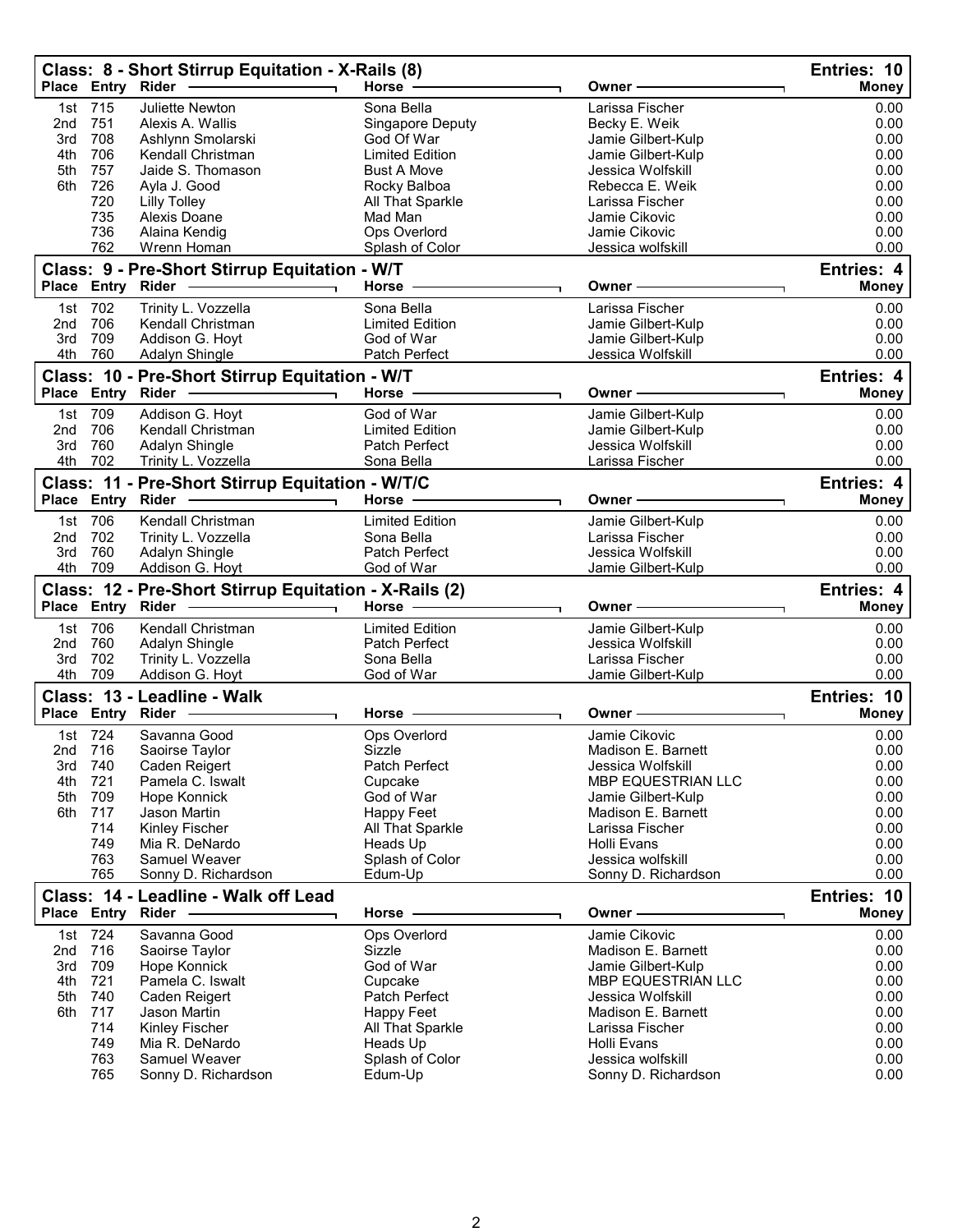|                 |                | Class: 15 - Leadline - W/T<br>Place Entry Rider - | Horse                                | Owner -                              | Entries: 10<br>Money |
|-----------------|----------------|---------------------------------------------------|--------------------------------------|--------------------------------------|----------------------|
|                 |                |                                                   |                                      |                                      |                      |
| 1st<br>2nd      | 709<br>749     | Hope Konnick<br>Mia R. DeNardo                    | God of War<br>Heads Up               | Jamie Gilbert-Kulp<br>Holli Evans    | 0.00<br>0.00         |
| 3rd             | 724            | Savanna Good                                      | Ops Overlord                         | Jamie Cikovic                        | 0.00                 |
| 4th             | 716            | Saoirse Taylor                                    | Sizzle                               | Madison E. Barnett                   | 0.00                 |
| 5th             | 721            | Pamela C. Iswalt                                  | Cupcake                              | <b>MBP EQUESTRIAN LLC</b>            | 0.00                 |
| 6th             | 740            | Caden Reigert                                     | Patch Perfect                        | Jessica Wolfskill                    | 0.00                 |
|                 | 714            | Kinley Fischer                                    | All That Sparkle                     | Larissa Fischer                      | 0.00                 |
|                 | 717            | Jason Martin                                      | Happy Feet                           | Madison E. Barnett                   | 0.00                 |
|                 | 763            | Samuel Weaver                                     | Splash of Color                      | Jessica wolfskill                    | 0.00                 |
|                 | 765            | Sonny D. Richardson                               | Edum-Up                              | Sonny D. Richardson                  | 0.00                 |
|                 |                | Class: 16 - Leadline - Walk Poles (2)             |                                      |                                      | Entries: 10          |
|                 |                | Place Entry Rider                                 | Horse -                              | Owner -                              | <b>Money</b>         |
|                 | 1st 716        | Saoirse Taylor                                    | Sizzle                               | Madison E. Barnett                   | 0.00                 |
| 2nd             | 724            | Savanna Good                                      | Ops Overlord                         | Jamie Cikovic                        | 0.00                 |
| 3rd             | 721            | Pamela C. Iswalt                                  | Cupcake                              | MBP EQUESTRIAN LLC                   | 0.00                 |
| 4th             | 749            | Mia R. DeNardo                                    | Heads Up                             | Holli Evans                          | 0.00                 |
| 5th             | 740            | Caden Reigert                                     | Patch Perfect                        | Jessica Wolfskill<br>Larissa Fischer | 0.00                 |
| 6th             | 714<br>709     | Kinley Fischer<br>Hope Konnick                    | All That Sparkle<br>God of War       | Jamie Gilbert-Kulp                   | 0.00<br>0.00         |
|                 | 717            | Jason Martin                                      | <b>Happy Feet</b>                    | Madison E. Barnett                   | 0.00                 |
|                 | 763            | Samuel Weaver                                     | Splash of Color                      | Jessica wolfskill                    | 0.00                 |
|                 | 765            | Sonny D. Richardson                               | Edum-Up                              | Sonny D. Richardson                  | 0.00                 |
|                 |                | Class: 17 - Crossrail Hunter - W/T                |                                      |                                      | Entries: 8           |
|                 |                | Place Entry Horse -                               | Owner -                              | Rider                                | Money                |
|                 |                |                                                   |                                      | Chloe L. Costello                    |                      |
| 2 <sub>nd</sub> | 1st 766<br>748 | Prince<br><b>Doctor Mallard</b>                   | Robin Schnader<br>Madison E. Barnett | <b>Madison Gordon</b>                | 0.00<br>0.00         |
| 3rd             | 737            | Perfect Ice                                       | Jamie Cikovic                        | <b>Callie Davis</b>                  | 0.00                 |
| 4th             | 752            | Maverick                                          | Grace Federico                       | Grace Federico                       | 0.00                 |
| 5th             | 710            | Apollo's Abraxas                                  | Megan A. Salamone                    | Megan A. Salamone                    | 0.00                 |
| 6th             | 746            | RGD Shea Thora                                    | Roaming Gypsy Dream Farm             | Roaming Gypsy Dream Farm             | 0.00                 |
|                 | 705            | Pico Suave                                        | Ciara M. Russo                       | Ciara M. Russo                       | 0.00                 |
|                 | 732            | <b>Highly Classified</b>                          | Gabrielle Nguyen                     | Avery Brown                          | 0.00                 |
|                 |                | Class: 18 - Crossrail Hunter - W/T/C              |                                      |                                      | Entries: 5           |
|                 |                | Place Entry Horse -                               | Owner-                               | <b>Rider</b>                         | <b>Money</b>         |
| 1st             | 766            | Prince                                            | Robin Schnader                       | Chloe L. Costello                    | 0.00                 |
| 2 <sub>nd</sub> | 752            | Maverick                                          | Grace Federico                       | Grace Federico                       | 0.00                 |
| 3rd             | 710            | Apollo's Abraxas                                  | Megan A. Salamone                    | Megan A. Salamone                    | 0.00                 |
| 4th             | 732            | <b>Highly Classified</b>                          | Gabrielle Nguyen                     | Avery Brown                          | 0.00                 |
| 5th             | 737            | Perfect Ice                                       | Jamie Cikovic                        | <b>Callie Davis</b>                  | 0.00                 |
|                 |                | Class: 19 - Crossrail Hunter - X-Rails (4)        |                                      |                                      | Entries: 6           |
|                 |                | Place Entry Horse                                 | Owner –                              | Rider                                | <b>Money</b>         |
|                 | 1st 752        | Maverick                                          | Grace Federico                       | Grace Federico                       | 0.00                 |
| 2 <sub>nd</sub> | 746            | RGD Shea Thora                                    | Roaming Gypsy Dream Farm             | Roaming Gypsy Dream Farm             | 0.00                 |
| 3rd             | 766            | Prince                                            | Robin Schnader                       | Chloe L. Costello                    | 0.00                 |
| 4th             | 737            | Perfect Ice                                       | Jamie Cikovic                        | <b>Callie Davis</b>                  | 0.00                 |
| 5th             | 705            | Pico Suave                                        | Ciara M. Russo                       | Ciara M. Russo                       | 0.00                 |
| 6th             | 732            | <b>Highly Classified</b>                          | Gabrielle Nguyen                     | Avery Brown                          | 0.00                 |
|                 |                | Class: 20 - Crossrail Hunter - X-Rails (8)        |                                      |                                      | Entries: 6           |
|                 |                | Place Entry Horse -                               | Owner-                               | $Rider$ –                            | Money                |
|                 | 1st 752        | <b>Maverick</b>                                   | Grace Federico                       | Grace Federico                       | 0.00                 |
| 2 <sub>nd</sub> | 732            | <b>Highly Classified</b>                          | Gabrielle Nguyen                     | Avery Brown                          | 0.00                 |
| 3rd             | 737            | Perfect Ice                                       | Jamie Cikovic                        | Callie Davis                         | 0.00                 |
| 4th             | 705            | Pico Suave                                        | Ciara M. Russo                       | Ciara M. Russo                       | 0.00                 |
| 5th             | 766            | Prince                                            | Robin Schnader                       | Chloe L. Costello                    | 0.00                 |
|                 | 6th 746        | RGD Shea Thora                                    | Roaming Gypsy Dream Farm             | Roaming Gypsy Dream Farm             | 0.00                 |
|                 |                | Class: 21 - Walk-Trot - Pleasure                  |                                      |                                      | Entries: 6           |
|                 |                | Place Entry Horse -                               | Owner -                              | Rider -                              | <b>Money</b>         |
|                 | 1st 761        | A Christmas Wish                                  | Jessica wolfskill                    | Adalyn Shingle                       | 0.00                 |
| 2 <sub>nd</sub> | 743            | <b>Sweet Annie</b>                                | Jamie Cikovic                        | Maci Wise                            | 0.00                 |
| 3rd             | 700            | <b>HS Khozmik Enkhanted</b>                       | <b>Cedar Valley Stables</b>          | Lucy Legge                           | 0.00                 |
| 4th             | 713            | All That Sparkle                                  | Larissa Fischer                      | Lainey O. McAllister                 | 0.00                 |
| 5th<br>6th      | 718<br>742     | <b>Flat Stanley</b><br>Belle                      | Madison E. Barnett<br>Jamie Cikovic  | Evne Estrada<br>Morgan Wise          | 0.00<br>0.00         |
|                 |                |                                                   |                                      |                                      |                      |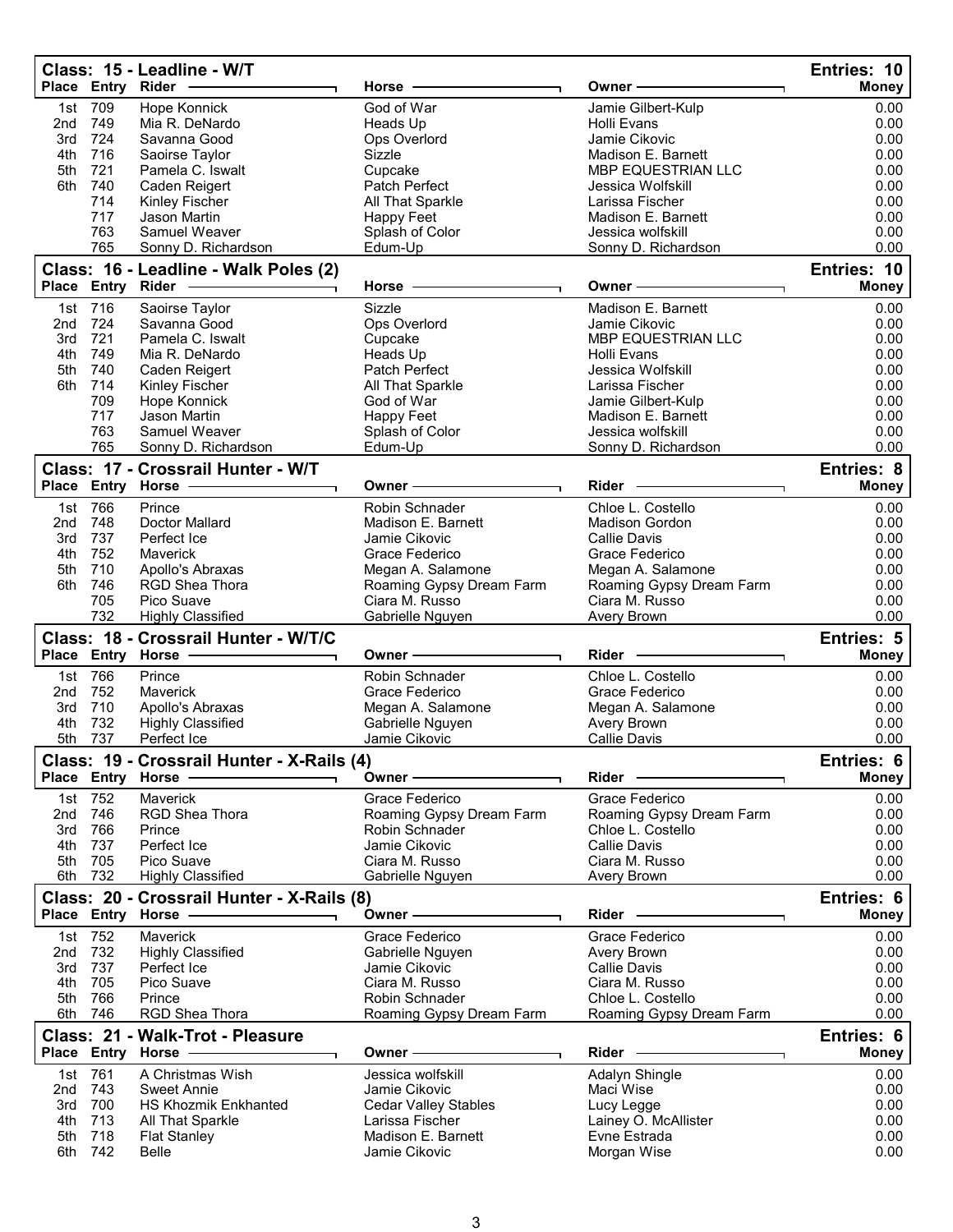|                 |                | Class: 22 - Walk-Trot - Equitation<br>Place Entry Horse              | Owner                                                                                                                                                                                                                          | Rider                                   | Entries: 6<br><b>Money</b> |
|-----------------|----------------|----------------------------------------------------------------------|--------------------------------------------------------------------------------------------------------------------------------------------------------------------------------------------------------------------------------|-----------------------------------------|----------------------------|
|                 | 1st 761        | A Christmas Wish                                                     | Jessica wolfskill                                                                                                                                                                                                              | Adalyn Shingle                          | 0.00                       |
| 2 <sub>nd</sub> | 742            | Belle                                                                | Jamie Cikovic                                                                                                                                                                                                                  | Morgan Wise                             | 0.00                       |
| 3rd             | 743            | <b>Sweet Annie</b>                                                   | Jamie Cikovic                                                                                                                                                                                                                  | Maci Wise                               | 0.00                       |
| 4th             | 713            | All That Sparkle                                                     | Larissa Fischer                                                                                                                                                                                                                | Lainey O. McAllister                    | 0.00                       |
| 5th             | 718            | <b>Flat Stanley</b>                                                  | Madison E. Barnett                                                                                                                                                                                                             | Evne Estrada                            | 0.00                       |
| 6th             | 700            | <b>HS Khozmik Enkhanted</b>                                          | <b>Cedar Valley Stables</b>                                                                                                                                                                                                    | Lucy Legge                              | 0.00                       |
|                 |                | Class: 23 - Walk-Trot - Pleasure                                     |                                                                                                                                                                                                                                |                                         | Entries: 6                 |
|                 |                | Place Entry Horse -                                                  | Owner-                                                                                                                                                                                                                         | Rider -                                 | Money                      |
|                 | 1st 700        | <b>HS Khozmik Enkhanted</b>                                          | <b>Cedar Valley Stables</b>                                                                                                                                                                                                    | Lucy Legge                              | 0.00                       |
| 2 <sub>nd</sub> | 713            | All That Sparkle                                                     | Larissa Fischer                                                                                                                                                                                                                | Lainey O. McAllister                    | 0.00                       |
| 3rd             | 718            | <b>Flat Stanley</b>                                                  | Madison E. Barnett                                                                                                                                                                                                             | Evne Estrada                            | 0.00                       |
| 4th             | 761            | A Christmas Wish                                                     | Jessica wolfskill                                                                                                                                                                                                              | Adalyn Shingle                          | 0.00                       |
| 5th<br>6th      | 743<br>742     | <b>Sweet Annie</b><br>Belle                                          | Jamie Cikovic<br>Jamie Cikovic                                                                                                                                                                                                 | Maci Wise                               | 0.00<br>0.00               |
|                 |                |                                                                      |                                                                                                                                                                                                                                | Morgan Wise                             |                            |
|                 |                | Class: 24 - Walk-Trot - Equitation<br>Place Entry Horse ------------ |                                                                                                                                                                                                                                | Rider -                                 | Entries: 6                 |
|                 |                |                                                                      | Owner -                                                                                                                                                                                                                        |                                         | <b>Money</b>               |
|                 | 1st 742        | <b>Belle</b>                                                         | Jamie Cikovic                                                                                                                                                                                                                  | Morgan Wise                             | 0.00                       |
| 2nd<br>3rd      | 761<br>743     | A Christmas Wish<br><b>Sweet Annie</b>                               | Jessica wolfskill<br>Jamie Cikovic                                                                                                                                                                                             | Adalyn Shingle<br>Maci Wise             | 0.00<br>0.00               |
| 4th             | 718            | <b>Flat Stanley</b>                                                  | Madison E. Barnett                                                                                                                                                                                                             | Evne Estrada                            | 0.00                       |
| 5th             | 713            | All That Sparkle                                                     | Larissa Fischer                                                                                                                                                                                                                | Lainey O. McAllister                    | 0.00                       |
| 6th             | 700            | HS Khozmik Enkhanted                                                 | <b>Cedar Valley Stables</b>                                                                                                                                                                                                    | Lucy Legge                              | 0.00                       |
|                 |                | <b>Class: 25 - Crossrail Equitation Medal</b>                        |                                                                                                                                                                                                                                |                                         | Entries: 7                 |
|                 |                | Place Entry Rider - 1                                                | Horse ·                                                                                                                                                                                                                        | Owner -                                 | <b>Money</b>               |
|                 | 1st 708        | Ashlynn Smolarski                                                    | God Of War                                                                                                                                                                                                                     | Jamie Gilbert-Kulp                      | 0.00                       |
| 2nd             | 766            | Chloe L. Costello                                                    | Prince                                                                                                                                                                                                                         | <b>Robin Schnader</b>                   | 0.00                       |
| 3rd             | 727            | Miriam Martin                                                        | Rocky Road (Maverick)                                                                                                                                                                                                          | <b>Heidi Douts</b>                      | 0.00                       |
| 4th             | 732            | Avery Brown                                                          | <b>Highly Classified</b>                                                                                                                                                                                                       | Gabrielle Nguyen                        | 0.00                       |
| 5th             | 723            | Julia May                                                            | Remain silent                                                                                                                                                                                                                  | Becky E. Weik                           | 0.00                       |
|                 | 6th 737<br>722 | <b>Callie Davis</b>                                                  | Perfect Ice                                                                                                                                                                                                                    | Jamie Cikovic                           | 0.00<br>0.00               |
|                 |                | Elita Bogdanova                                                      | DJust Berlin                                                                                                                                                                                                                   | MBP EQUESTRIAN LLC                      |                            |
|                 |                | Class: 26 - Beginner Rider - W/T<br>Place Entry Rider -------------  | Horse -                                                                                                                                                                                                                        | Owner -                                 | Entries: 7<br>Money        |
|                 | 1st 756        | Lily Frantz                                                          | Copper Penny                                                                                                                                                                                                                   | <b>Creekside Stables</b>                | 0.00                       |
| 2nd             | 723            | Julia May                                                            | Remain silent                                                                                                                                                                                                                  | Becky E. Weik                           | 0.00                       |
| 3rd             | 732            | Avery Brown                                                          | <b>Highly Classified</b>                                                                                                                                                                                                       | Gabrielle Nguyen                        | 0.00                       |
| 4th             | 719            | Madison E. Barnett                                                   | Mr. Blue Sky                                                                                                                                                                                                                   | Madison E. Barnett                      | 0.00                       |
| 5th             | 727            | Miriam Martin                                                        | Rocky Road (Maverick)                                                                                                                                                                                                          | Heidi Douts                             | 0.00                       |
| 6th             | 758<br>722     | Ivoree Wenrich<br>Elita Bogdanova                                    | Bust A Move<br><b>DJust Berlin</b>                                                                                                                                                                                             | Jessica Wolfskill<br>MBP EQUESTRIAN LLC | 0.00<br>0.00               |
|                 |                | Class: 27 - Beginner Rider - W/T/C                                   |                                                                                                                                                                                                                                |                                         | Entries: 6                 |
|                 |                | Place Entry Rider ------------                                       | Horse - The Management of the Management of the Management of the Management of the Management of the Management of the Management of the Management of the Management of the Management of the Management of the Management o | Owner - The Common Section 2014         | <b>Money</b>               |
|                 | 1st 758        | Ivoree Wenrich                                                       | <b>Bust A Move</b>                                                                                                                                                                                                             | Jessica Wolfskill                       | 0.00                       |
| 2 <sub>nd</sub> | 756            | <b>Lily Frantz</b>                                                   | Copper Penny                                                                                                                                                                                                                   | <b>Creekside Stables</b>                | 0.00                       |
| 3rd             | 727            | Miriam Martin                                                        | Rocky Road (Maverick)                                                                                                                                                                                                          | <b>Heidi Douts</b>                      | 0.00                       |
| 4th             | 723            | Julia May                                                            | Remain silent                                                                                                                                                                                                                  | Becky E. Weik                           | 0.00                       |
|                 | 5th 732        | Avery Brown                                                          | <b>Highly Classified</b>                                                                                                                                                                                                       | Gabrielle Nguyen                        | 0.00                       |
|                 | 722            | Elita Bogdanova                                                      | DJust Berlin                                                                                                                                                                                                                   | MBP EQUESTRIAN LLC                      | 0.00                       |
|                 |                | Class: 28 - Beginner Rider - X-Rails (4)                             | Horse -                                                                                                                                                                                                                        | Owner-                                  | Entries: 5<br>Money        |
|                 | 1st 756        | Lily Frantz                                                          | Copper Penny                                                                                                                                                                                                                   | <b>Creekside Stables</b>                | 0.00                       |
| 2nd             | 727            | Miriam Martin                                                        | Rocky Road (Maverick)                                                                                                                                                                                                          | <b>Heidi Douts</b>                      | 0.00                       |
|                 | 3rd 758        | Ivoree Wenrich                                                       | <b>Bust A Move</b>                                                                                                                                                                                                             | Jessica Wolfskill                       | 0.00                       |
| 4th             | 732            | Avery Brown                                                          | <b>Highly Classified</b>                                                                                                                                                                                                       | Gabrielle Nguyen                        | 0.00                       |
|                 | 5th 723        | Julia May                                                            | Remain silent                                                                                                                                                                                                                  | Becky E. Weik                           | 0.00                       |
|                 |                | Class: 29 - Beginner Rider - X-Rails (8)<br>Place Entry Rider -      | Horse $-$                                                                                                                                                                                                                      | Owner-                                  | Entries: 6<br><b>Money</b> |
|                 | 1st 758        | Ivoree Wenrich                                                       | <b>Bust A Move</b>                                                                                                                                                                                                             | Jessica Wolfskill                       | 0.00                       |
| 2nd             | 727            | Miriam Martin                                                        | Rocky Road (Maverick)                                                                                                                                                                                                          | <b>Heidi Douts</b>                      | 0.00                       |
| 3rd             | 756            | <b>Lily Frantz</b>                                                   | Copper Penny                                                                                                                                                                                                                   | <b>Creekside Stables</b>                | 0.00                       |
| 4th             | 723            | Julia May                                                            | Remain silent                                                                                                                                                                                                                  | Becky E. Weik                           | 0.00                       |
| 5th             | 732            | Avery Brown                                                          | <b>Highly Classified</b>                                                                                                                                                                                                       | Gabrielle Nguyen                        | 0.00                       |
|                 | 722            | Elita Bogdanova                                                      | <b>DJust Berlin</b>                                                                                                                                                                                                            | MBP EQUESTRIAN LLC                      | 0.00                       |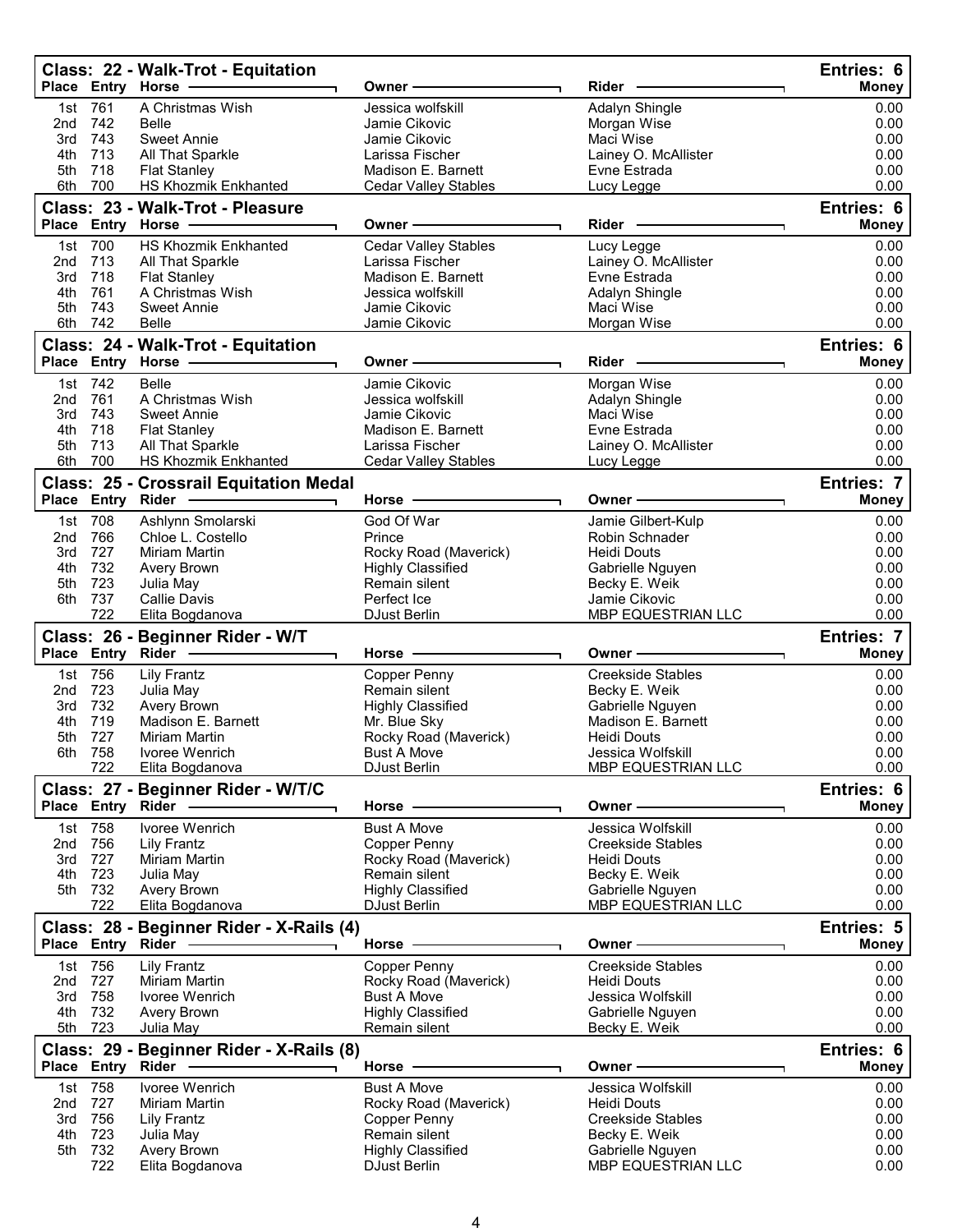|            |                   | Class: 30 - Green Hunter - O/F        |                                              |                                     | Entries: 8        |
|------------|-------------------|---------------------------------------|----------------------------------------------|-------------------------------------|-------------------|
|            |                   | Place Entry Horse                     | Owner-                                       | Rider                               | <b>Money</b>      |
| 1st        | 768               | Magic in the Air                      | Carly Gutman                                 | Carly Gutman                        | 0.00              |
| 2nd<br>3rd | 734<br>738        | <b>Prosperity Run</b><br>Orion's Belt | Rebecca E. Weik<br>Abigail Pale              | Kelly E. Campbell<br>Abigail Pale   | 0.00<br>0.00      |
| 4th        | 701               | Math Major                            | Becky E. Weik                                | Alyssa Tucci                        | 0.00              |
| 5th        | 741               | Zander                                | Infinite Equine Group                        | Gianna L. Grupp                     | 0.00              |
| 6th        | 719               | Mr. Blue Sky                          | Madison E. Barnett                           | Madison E. Barnett                  | 0.00              |
|            | 712               | <b>Big Bang</b>                       | <b>Creekside Stables</b>                     | Reagan Bright                       | 0.00              |
|            | 730               | <b>Island Star</b>                    | Heidi Douts                                  | Gabrielle Nguyen                    | 0.00              |
|            |                   | Class: 31 - Green Hunter - O/F        |                                              |                                     | Entries: 8        |
|            |                   | Place Entry Horse -                   | Owner –                                      | Rider                               | Money             |
| 1st        | 738               | Orion's Belt                          | Abigail Pale                                 | Abigail Pale                        | 0.00              |
| 2nd        | 701               | Math Major                            | Becky E. Weik                                | Alyssa Tucci                        | 0.00              |
| 3rd        | 734               | Prosperity Run                        | Rebecca E. Weik                              | Kelly E. Campbell                   | 0.00              |
| 4th<br>5th | 712<br>768        | Big Bang<br>Magic in the Air          | <b>Creekside Stables</b><br>Carly Gutman     | Reagan Bright<br>Carly Gutman       | 0.00<br>0.00      |
| 6th        | 730               | <b>Island Star</b>                    | <b>Heidi Douts</b>                           | Gabrielle Nguyen                    | 0.00              |
|            | 719               | Mr. Blue Sky                          | Madison E. Barnett                           | Madison E. Barnett                  | 0.00              |
|            | 741               | Zander                                | Infinite Equine Group                        | Gianna L. Grupp                     | 0.00              |
|            |                   | Class: 32 - Green Hunter - O/F        |                                              |                                     | Entries: 8        |
|            |                   | Place Entry Horse                     | Owner -                                      | Rider -                             | Money             |
| 1st        | 730               | <b>Island Star</b>                    | <b>Heidi Douts</b>                           | Gabrielle Nguyen                    | 0.00              |
| 2nd        | 738               | <b>Orion's Belt</b>                   | Abigail Pale                                 | Abigail Pale                        | 0.00              |
| 3rd        | 768               | Magic in the Air                      | Carly Gutman                                 | Carly Gutman                        | 0.00              |
| 4th        | 701               | Math Major                            | Becky E. Weik                                | Alyssa Tucci                        | 0.00              |
| 5th        | 734               | Prosperity Run                        | Rebecca E. Weik                              | Kelly E. Campbell                   | 0.00              |
| 6th        | 741               | Zander                                | Infinite Equine Group                        | Gianna L. Grupp                     | 0.00              |
|            | 712               | Big Bang                              | <b>Creekside Stables</b>                     | Reagan Bright                       | 0.00              |
|            | 719               | Mr. Blue Sky                          | Madison E. Barnett                           | Madison E. Barnett                  | 0.00              |
|            |                   | Class: 33 - Green Hunter - U/S        |                                              |                                     | <b>Entries: 9</b> |
|            |                   | Place Entry Horse                     | Owner -                                      | Rider                               | <b>Money</b>      |
|            | 1st 768           | Magic in the Air                      | Carly Gutman                                 | Carly Gutman                        | 0.00              |
| 2nd        | 730               | <b>Island Star</b>                    | Heidi Douts                                  | Gabrielle Nguyen                    | 0.00              |
| 3rd<br>4th | 719<br>712        | Mr. Blue Sky<br>Big Bang              | Madison E. Barnett<br>Creekside Stables      | Madison E. Barnett<br>Reagan Bright | 0.00<br>0.00      |
| 5th        | 734               | Prosperity Run                        | Rebecca E. Weik                              | Kelly E. Campbell                   | 0.00              |
| 6th        | 738               | Orion's Belt                          | Abigail Pale                                 | Abigail Pale                        | 0.00              |
|            | 701               | Math Major                            | Becky E. Weik                                | Alyssa Tucci                        | 0.00              |
|            | 710               | Apollo's Abraxas                      | Megan A. Salamone                            | Megan A. Salamone                   | 0.00              |
|            | 741               | Zander                                | Infinite Equine Group                        | Gianna L. Grupp                     | 0.00              |
|            |                   | Class: 34 - Novice Equitation - O/F   |                                              |                                     | Entries: 4        |
|            | Place Entry Rider |                                       | Horse -                                      | Owner -                             | <b>Money</b>      |
| 1st        | 745               | Abigail J. Hartz                      | Prosperity Run                               | Rebecca E. Weik                     | 0.00              |
| 2nd        | 739               | Emma Meckley                          | The Great and Powerful Oz                    | Emma Meckley                        | 0.00              |
| 3rd        | 750               | Saxtyn R. Lutz                        | Tazahanna Motto                              | <b>Robin Schnader</b>               | 0.00              |
|            | 704               | Maegyn MacLean                        | Severi                                       | Jessica Wolfskill                   | 0.00              |
|            |                   | Class: 35 - Novice Equitation - O/F   |                                              |                                     | Entries: 4        |
|            |                   | Place Entry Rider -                   | Horse ·                                      | Owner -                             | <b>Money</b>      |
|            | 1st 750           | Saxtyn R. Lutz                        | Tazahanna Motto                              | Robin Schnader                      | 0.00              |
| 2nd        | 704               | Maegyn MacLean                        | Severi                                       | Jessica Wolfskill                   | 0.00              |
| 3rd        | 745               | Abigail J. Hartz                      | Prosperity Run                               | Rebecca E. Weik                     | 0.00              |
| 4th        | 739               | Emma Meckley                          | The Great and Powerful Oz                    | Emma Meckley                        | 0.00              |
|            |                   | Class: 36 - Novice Equitation - O/F   |                                              |                                     | Entries: 4        |
|            | Place Entry Rider |                                       | Horse -                                      | Owner-                              | <b>Money</b>      |
| 1st        | 750               | Saxtyn R. Lutz                        | Tazahanna Motto                              | Robin Schnader                      | 0.00              |
| 2nd        | 704               | Maegyn MacLean                        | Severi                                       | Jessica Wolfskill                   | 0.00              |
| 3rd        | 739               | Emma Meckley                          | The Great and Powerful Oz                    | Emma Meckley                        | 0.00              |
|            | 4th 745           | Abigail J. Hartz                      | <b>Prosperity Run</b>                        | Rebecca E. Weik                     | 0.00              |
|            |                   | Class: 37 - Novice Equitation - U/S   |                                              |                                     | Entries: 4        |
|            |                   | Place Entry Rider -                   | Horse -                                      | Owner ·                             | <b>Money</b>      |
|            | 1st 704           | Maegyn MacLean                        | Severi                                       | Jessica Wolfskill                   | 0.00              |
| 2nd        | 745               | Abigail J. Hartz                      | Prosperity Run                               | Rebecca E. Weik                     | 0.00              |
| 3rd<br>4th | 739<br>750        | Emma Meckley<br>Saxtyn R. Lutz        | The Great and Powerful Oz<br>Tazahanna Motto | Emma Meckley<br>Robin Schnader      | 0.00<br>0.00      |
|            |                   |                                       |                                              |                                     |                   |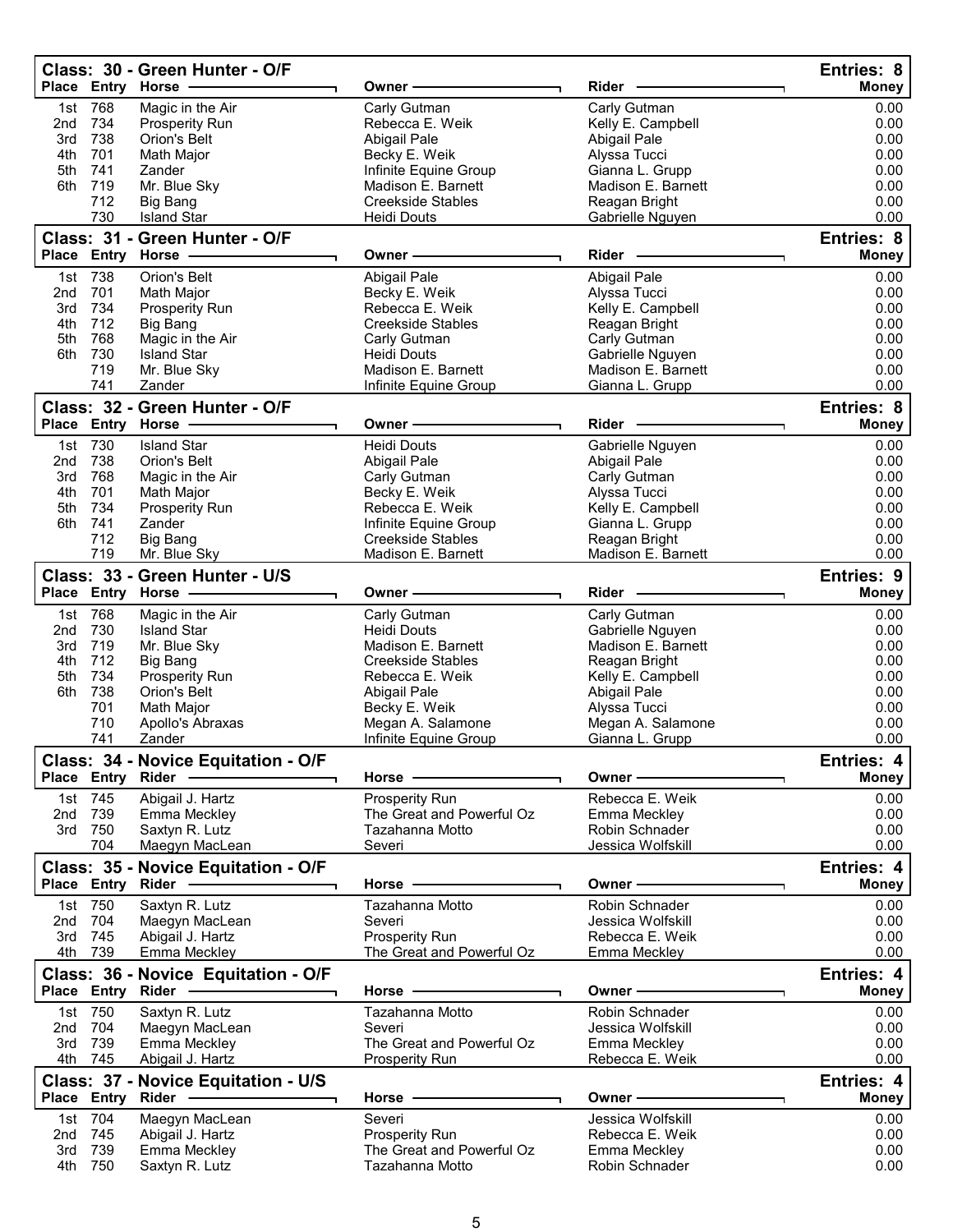|                        |                    | Class: 38 - Modified Hunter - O/F<br>Place Entry Horse -                                                      | Owner –                                     | Rider ————                                   | Entries: 3<br><b>Money</b> |
|------------------------|--------------------|---------------------------------------------------------------------------------------------------------------|---------------------------------------------|----------------------------------------------|----------------------------|
| 2nd                    | 1st 753<br>767     | Khozmik Enkanted<br>Rocky Balboa                                                                              | Robin Schnader<br>Rebecca E. Weik           | Meredith P. Longer<br>Sharron Slieker-jay    | 0.00<br>0.00               |
| 3rd                    | 747                | Nala Na Lion Princess                                                                                         | Roaming Gypsy Dream Farm                    | Katelyn Riehl                                | 0.00                       |
|                        |                    | Class: 39 - Modified Hunter - O/F                                                                             | Owner –                                     | Rider —                                      | Entries: 3<br><b>Money</b> |
|                        | 1st 753            | Khozmik Enkanted                                                                                              | Robin Schnader                              | Meredith P. Longer                           | 0.00                       |
| 2nd<br>3rd             | 747<br>767         | Nala Na Lion Princess<br>Rocky Balboa                                                                         | Roaming Gypsy Dream Farm<br>Rebecca E. Weik | Katelyn Riehl<br>Sharron Slieker-jay         | 0.00<br>0.00               |
|                        |                    | Class: 40 - Modified Hunter - O/F                                                                             |                                             |                                              | Entries: 3                 |
|                        |                    | Place Entry Horse -------------                                                                               | Owner —                                     | Rider —                                      | <b>Money</b>               |
|                        | 1st 767            | Rocky Balboa                                                                                                  | Rebecca E. Weik                             | Sharron Slieker-jay                          | 0.00                       |
| 2nd<br>3rd             | 753<br>747         | Khozmik Enkanted<br>Nala Na Lion Princess                                                                     | Robin Schnader<br>Roaming Gypsy Dream Farm  | Meredith P. Longer<br>Katelyn Riehl          | 0.00<br>0.00               |
|                        |                    | Class: 41 - Modified Hunter - U/S                                                                             |                                             |                                              | Entries: 3                 |
|                        |                    | Place Entry Horse ------------                                                                                | Owner -                                     | $Rider \nightharpoonup$                      | <b>Money</b>               |
|                        | 1st 753            | Khozmik Enkanted                                                                                              | Robin Schnader                              | Meredith P. Longer                           | 0.00                       |
|                        | 2nd 767<br>3rd 747 | Rocky Balboa<br>Nala Na Lion Princess                                                                         | Rebecca E. Weik<br>Roaming Gypsy Dream Farm | Sharron Slieker-jay<br>Katelyn Riehl         | 0.00<br>0.00               |
|                        |                    | Class: 42 - Pleasure Horse/Pony - O/F                                                                         |                                             |                                              | <b>Entries: 2</b>          |
|                        |                    | Place Entry Horse - The Control of the Control of The Control of The Control of The Control of The Control of | Owner —                                     | Rider -                                      | <b>Money</b>               |
|                        | 1st 741<br>2nd 729 | Zander<br><b>Miss Quick Bars</b>                                                                              | Infinite Equine Group<br>Emma Spong         | Gianna L. Grupp<br>Emma Spong                | 0.00<br>0.00               |
|                        |                    | Class: 43 - Pleasure Horse/Pony - O/F                                                                         |                                             |                                              | <b>Entries: 2</b>          |
|                        |                    | Place Entry Horse - The Control of the Control of Theorem and Theorem and Theorem                             | Owner —                                     | $Rider \nightharpoonup$                      | <b>Money</b>               |
|                        | 1st 729<br>2nd 741 | Miss Quick Bars<br>Zander                                                                                     | Emma Spong<br>Infinite Equine Group         | Emma Spong<br>Gianna L. Grupp                | 0.00<br>0.00               |
|                        |                    | Class: 44 - Pleasure Horse/Pony - O/F                                                                         |                                             |                                              | <b>Entries: 2</b>          |
|                        |                    | Place Entry Horse -                                                                                           | Owner —                                     | Rider —                                      | <b>Money</b>               |
|                        | 1st 729<br>2nd 741 | Miss Quick Bars<br>Zander                                                                                     | Emma Spong<br>Infinite Equine Group         | Emma Spong<br>Gianna L. Grupp                | 0.00<br>0.00               |
|                        |                    | Class: 45 - Pleasure Horse/Pony - U/S                                                                         |                                             |                                              | Entries: 4                 |
|                        |                    | Place Entry Horse -                                                                                           | Owner -                                     | $Rider \nightharpoonup$                      | <b>Money</b>               |
|                        | 1st 729            | Miss Quick Bars                                                                                               | Emma Spong<br><b>Jill Distler</b>           | Emma Spong                                   | 0.00                       |
| 2nd<br>3rd             | 711<br>719         | Talk of the Town<br>Mr. Blue Sky                                                                              | Madison E. Barnett                          | <b>Jill Distler</b><br><b>Madison Gordon</b> | 0.00<br>0.00               |
|                        | 4th 741            | Zander                                                                                                        | Infinite Equine Group                       | Gianna L. Grupp                              | 0.00                       |
|                        |                    | Class: 46 - Open Equitation - O/F                                                                             |                                             |                                              | Entries: 6                 |
|                        | Place Entry Rider  |                                                                                                               | Horse                                       | Owner                                        | <b>Money</b>               |
| 1st<br>2nd             | 711<br>731         | <b>Jill Distler</b><br>Éilis G. Dilorio                                                                       | Talk of the Town<br>Leap of Faith           | <b>Jill Distler</b><br>Éilis G. Dilorio      | 0.00<br>0.00               |
| 3rd                    | 703                | Angelina Shumaker                                                                                             | Colors of the Wind                          | Angelina Shumaker                            | 0.00                       |
| 4th<br>5th             | 708<br>764         | Jadelynn Smolarski<br><b>Madison Essig</b>                                                                    | God Of War<br><b>Tequila Sunrise</b>        | Jamie Gilbert-Kulp<br><b>Mallory Barr</b>    | 0.00<br>0.00               |
| 6th                    | 710                | Megan A. Salamone                                                                                             | Apollo's Abraxas                            | Megan A. Salamone                            | 0.00                       |
|                        |                    | Class: 47 - Open Equitation - O/F                                                                             |                                             |                                              | Entries: 6                 |
| <b>Place</b>           |                    | <b>Entry Rider</b>                                                                                            | Horse                                       | <b>Owner</b>                                 | Money                      |
| 1st<br>2nd             | 703<br>711         | Angelina Shumaker<br>Jill Distler                                                                             | Colors of the Wind<br>Talk of the Town      | Angelina Shumaker<br><b>Jill Distler</b>     | 0.00<br>0.00               |
| 3rd                    | 731                | Éilis G. Dilorio                                                                                              | Leap of Faith                               | Éilis G. Dilorio                             | 0.00                       |
| 4th                    | 764                | <b>Madison Essig</b>                                                                                          | <b>Tequila Sunrise</b>                      | <b>Mallory Barr</b>                          | 0.00                       |
| 5th<br>6th             | 708<br>710         | Jadelynn Smolarski<br>Megan A. Salamone                                                                       | God Of War<br>Apollo's Abraxas              | Jamie Gilbert-Kulp<br>Megan A. Salamone      | 0.00<br>0.00               |
|                        |                    | Class: 48 - Open Equitation - O/F                                                                             |                                             |                                              | Entries: 6                 |
|                        | Place Entry Rider  |                                                                                                               | Horse                                       | Owner -                                      | <b>Money</b>               |
| 1st                    | 711                | <b>Jill Distler</b>                                                                                           | Talk of the Town                            | <b>Jill Distler</b>                          | 0.00                       |
| 2 <sub>nd</sub><br>3rd | 703<br>731         | Angelina Shumaker<br>Éilis G. Dilorio                                                                         | Colors of the Wind<br>Leap of Faith         | Angelina Shumaker<br>Éilis G. Dilorio        | 0.00<br>0.00               |
| 4th                    | 764                | <b>Madison Essig</b>                                                                                          | <b>Tequila Sunrise</b>                      | <b>Mallory Barr</b>                          | 0.00                       |
| 5th<br>6th             | 708<br>710         | Jadelynn Smolarski<br>Megan A. Salamone                                                                       | God Of War<br>Apollo's Abraxas              | Jamie Gilbert-Kulp<br>Megan A. Salamone      | 0.00<br>0.00               |
|                        |                    |                                                                                                               |                                             |                                              |                            |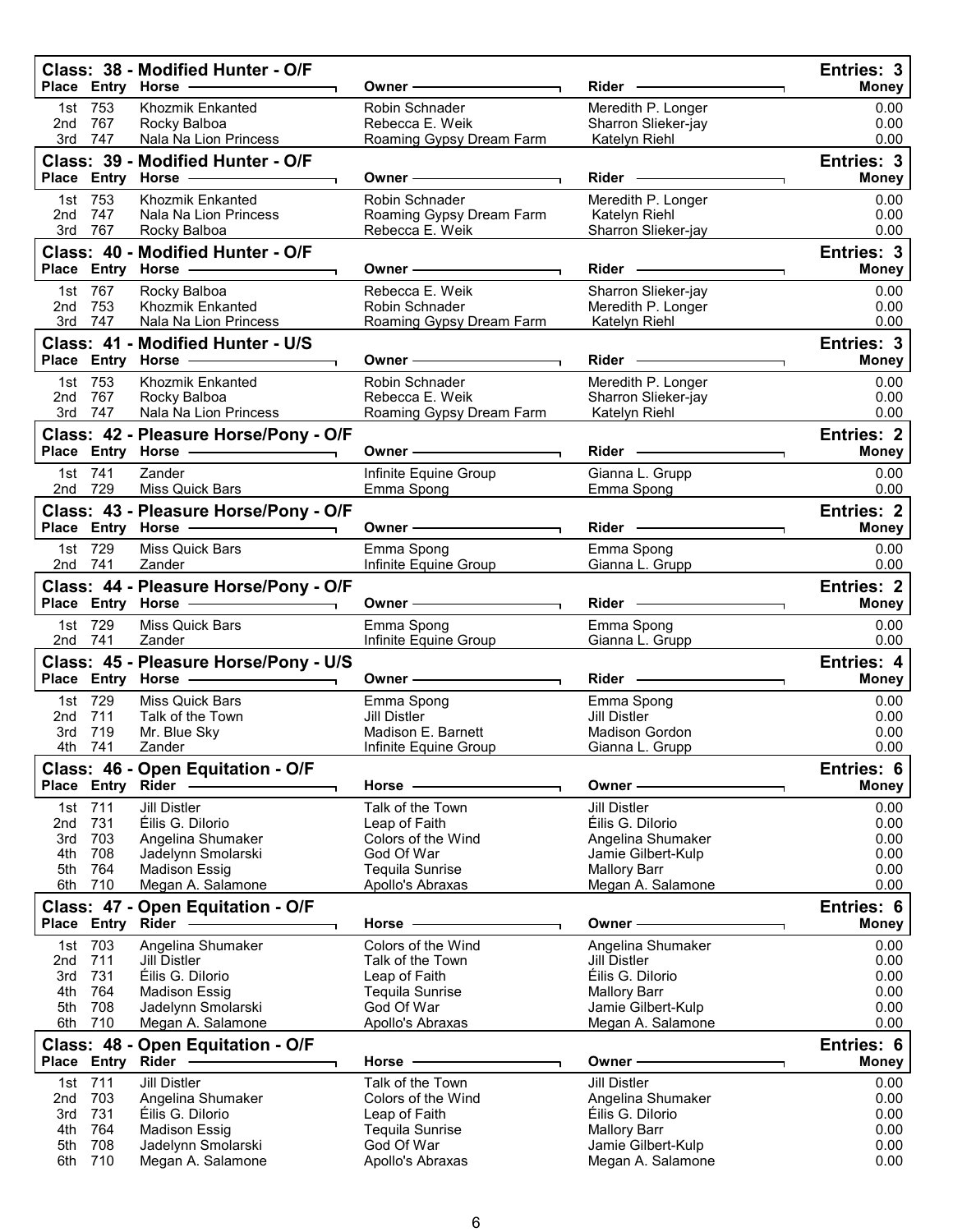|            |                    | Class: 49 - Open Equitation - U/S<br>Place Entry Rider                           | Horse                                                | Owner -                                                 | Entries: 6<br><b>Money</b> |
|------------|--------------------|----------------------------------------------------------------------------------|------------------------------------------------------|---------------------------------------------------------|----------------------------|
| 1st        | 711                | <b>Jill Distler</b>                                                              | Talk of the Town                                     | <b>Jill Distler</b>                                     | 0.00                       |
| 2nd        | 703                | Angelina Shumaker                                                                | Colors of the Wind                                   | Angelina Shumaker                                       | 0.00                       |
| 3rd<br>4th | 731<br>764         | Éilis G. Dilorio<br><b>Madison Essig</b>                                         | Leap of Faith<br><b>Tequila Sunrise</b>              | Éilis G. Dilorio<br><b>Mallory Barr</b>                 | 0.00<br>0.00               |
| 5th        | 708                | Jadelynn Smolarski                                                               | God Of War                                           | Jamie Gilbert-Kulp                                      | 0.00                       |
| 6th        | 710                | Megan A. Salamone                                                                | Apollo's Abraxas                                     | Megan A. Salamone                                       | 0.00                       |
|            |                    | Class: 50 - Junior / Adult Equitation Medal                                      |                                                      |                                                         | <b>Entries: 7</b>          |
|            | Place Entry Rider  |                                                                                  | Horse $-$                                            | Owner-                                                  | <b>Money</b>               |
| 1st        | 768                | Carly Gutman                                                                     | Magic in the Air                                     | Carly Gutman                                            | 0.00                       |
| 2nd<br>3rd | 701<br>753         | Alyssa Tucci<br>Meredith P. Longer                                               | Math Major<br>Khozmik Enkanted                       | Becky E. Weik<br>Robin Schnader                         | 0.00<br>0.00               |
| 4th        | 703                | Angelina Shumaker                                                                | Colors of the Wind                                   | Angelina Shumaker                                       | 0.00                       |
| 5th        | 708                | Jadelynn Smolarski                                                               | God Of War                                           | Jamie Gilbert-Kulp                                      | 0.00                       |
| 6th        | 733<br>711         | Lauren Schiel<br><b>Jill Distler</b>                                             | Mischief Managed<br>Talk of the Town                 | Lauren Schiel<br><b>Jill Distler</b>                    | 0.00<br>0.00               |
|            |                    |                                                                                  |                                                      |                                                         | Entries: 5                 |
|            |                    | Class: 51 - Low/Open Hunter - O/F<br>Place Entry Horse -                         | Owner-                                               | Rider                                                   | <b>Money</b>               |
| 1st        | 707                | <b>Guilty As Charged</b>                                                         | <b>Grace Miller</b>                                  | <b>Grace Miller</b>                                     | 0.00                       |
| 2nd        | 733                | Mischief Managed                                                                 | Lauren Schiel                                        | Lauren Schiel                                           | 0.00                       |
| 3rd        | 754                | Ruby Tuesday Lf                                                                  | 5542110 Melissa M. Pulliam                           | 5456009 Madison Kuhn                                    | 0.00                       |
| 4th<br>5th | 770<br>747         | <b>Tequila Sunrise</b><br>Nala Na Lion Princess                                  | <b>Mallory Barr</b><br>Roaming Gypsy Dream Farm      | <b>Mallory Barr</b><br>Katelyn Riehl                    | 0.00<br>0.00               |
|            |                    |                                                                                  |                                                      |                                                         | Entries: 5                 |
|            |                    | Class: 52 - Low/Open Hunter - O/F<br>Place Entry Horse -------------             | Owner -                                              | Rider                                                   | <b>Money</b>               |
|            | 1st 754            | Ruby Tuesday Lf                                                                  | 5542110 Melissa M. Pulliam                           | 5456009 Madison Kuhn                                    | 0.00                       |
| 2nd        | 733                | Mischief Managed                                                                 | Lauren Schiel                                        | Lauren Schiel                                           | 0.00                       |
| 3rd        | 770                | <b>Tequila Sunrise</b>                                                           | <b>Mallory Barr</b>                                  | <b>Mallory Barr</b>                                     | 0.00                       |
| 4th<br>5th | 707<br>747         | Guilty As Charged<br>Nala Na Lion Princess                                       | Grace Miller                                         | <b>Grace Miller</b>                                     | 0.00<br>0.00               |
|            |                    |                                                                                  | Roaming Gypsy Dream Farm                             | Katelyn Riehl                                           |                            |
|            |                    | Class: 53 - Low/Open Hunter - O/F                                                | Owner -                                              | Rider -                                                 | Entries: 4<br><b>Money</b> |
|            | 1st 733            | Mischief Managed                                                                 | Lauren Schiel                                        | Lauren Schiel                                           | 0.00                       |
| 2nd        | 770                | <b>Tequila Sunrise</b>                                                           | <b>Mallory Barr</b>                                  | <b>Mallory Barr</b>                                     | 0.00                       |
| 3rd        | 747                | Nala Na Lion Princess                                                            | Roaming Gypsy Dream Farm                             | Katelyn Riehl                                           | 0.00                       |
| 4th        | 754                | Ruby Tuesday Lf                                                                  | 5542110 Melissa M. Pulliam                           | 5456009 Madison Kuhn                                    | 0.00                       |
|            |                    | Class: 54 - Low/Open Hunter - U/S<br>Place Entry Horse -------------<br>┑        | Owner-                                               | Rider                                                   | Entries: 3<br><b>Money</b> |
|            | 1st 754            |                                                                                  | 5542110 Melissa M. Pulliam                           | 5456009 Madison Kuhn                                    | 0.00                       |
| 2nd        | 733                | Ruby Tuesday Lf<br>Mischief Managed                                              | Lauren Schiel                                        | Lauren Schiel                                           | 0.00                       |
|            | 3rd 770            | <b>Tequila Sunrise</b>                                                           | <b>Mallory Barr</b>                                  | <b>Mallory Barr</b>                                     | 0.00                       |
|            |                    | Class: 55 - Pony / Horse Medal                                                   |                                                      |                                                         | Entries: 2                 |
|            |                    | Place Entry Horse -                                                              | Owner-                                               | Rider -                                                 | <b>Money</b>               |
|            | 1st 769<br>2nd 728 | Dream Come True<br>Fly High                                                      | Stephanie Krzak<br>Rebecca E. Weik                   | Stephanie Krzak<br>Lydia R. Kitsch                      | 0.00<br>0.00               |
|            |                    | Class: 56 - Low Children's / Children's Hunter Pony - O/F                        |                                                      |                                                         | Entries: 3                 |
|            |                    | Place Entry Horse -                                                              | Owner -                                              | Rider -                                                 | <b>Money</b>               |
|            | 1st 731            | Leap of Faith                                                                    | Éilis G. Dilorio                                     | Éilis G. Dilorio                                        | 0.00                       |
| 2nd        | 716                | Sizzle                                                                           | Madison E. Barnett                                   | <b>Madison Gordon</b>                                   | 0.00                       |
|            | 3rd 729            | Miss Quick Bars                                                                  | Emma Spong                                           | Emma Spong                                              | 0.00                       |
|            |                    | Class: 57 - Low Children's / Children's Hunter Pony - O/F<br>Place Entry Horse   | Owner —                                              | Rider -                                                 | Entries: 3<br>Money        |
|            | 1st 731            | Leap of Faith                                                                    | Éilis G. Dilorio                                     | Éilis G. Dilorio                                        | 0.00                       |
|            | 2nd 716            | Sizzle                                                                           | Madison E. Barnett                                   | <b>Madison Gordon</b>                                   | 0.00                       |
|            | 3rd 729            | Miss Quick Bars                                                                  | Emma Spong                                           | Emma Spong                                              | 0.00                       |
|            |                    | Class: 58 - Low Children's / Children's Hunter Pony - O/F<br>Place Entry Horse - | Owner —                                              | Rider                                                   | Entries: 3<br><b>Money</b> |
|            |                    |                                                                                  |                                                      |                                                         |                            |
|            |                    |                                                                                  |                                                      |                                                         |                            |
| 2nd        | 1st 716<br>729     | Sizzle<br>Miss Quick Bars<br>Leap of Faith                                       | Madison E. Barnett<br>Emma Spong<br>Éilis G. Dilorio | <b>Madison Gordon</b><br>Emma Spong<br>Éilis G. Dilorio | 0.00<br>0.00               |